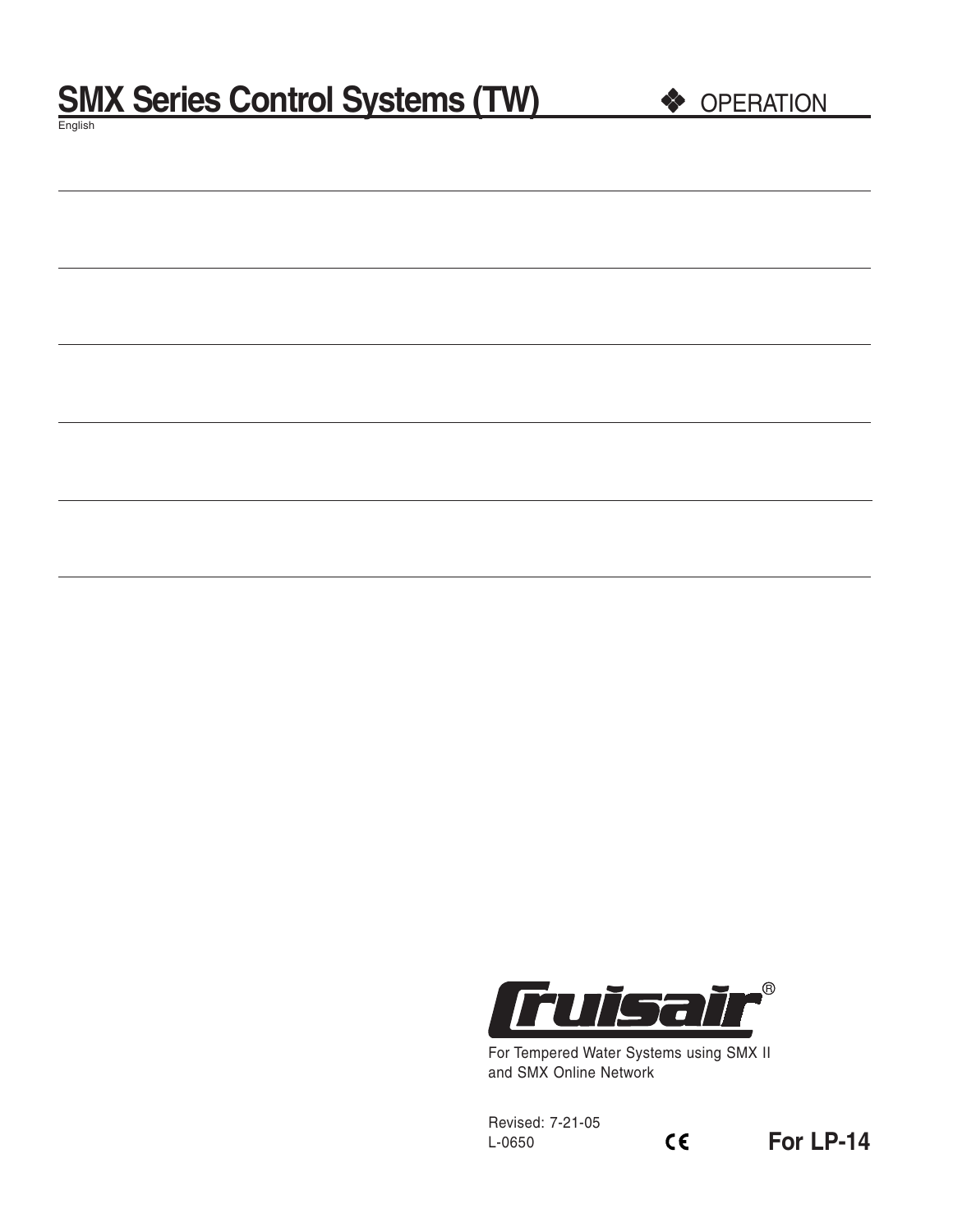# **SMX II/SMX Online Net Controls • User Operation**

## **Warning**

This manual contains essential information concerning the operation and maintenance of your SMX Series Control. It is very important that you read and understand the contents of this manual thoroughly before using the equipment, and you should keep it on your boat for future reference. If there are any statements in this manual that you do not understand, contact the Taylor Made Environmental, Inc. Service Department or your local dealer for assistance.

## Introduction

This manual covers SMX II and SMX Online Net SMX Series computerized air conditioning controls.

**SMX II.** SMX Series switch assembly with soft-touch membrane keys. Includes all programmable functions. It may be used with the optional SMX Modem.

**SMX Online Net**. Multiple SMX Online Net units may be linked together in a local area network. Each unit has all of the programmable functions as the SMX II. In addition, it has "click-type" keys, two-speed blower control and optional outside temperature sensing. Additional programmable features available with optional convenience panel. It may also be used with the optional SMX Modem.

**(OPTIONAL) SMX Modem**. The SMX Telephone Data Modem is sold as a separate unit and **IS NOT** included in a standard SMX II or SMX Online Net System. If you have purchased an SMX Modem, installation and operation of this product is described in the SMX Modem Control System Operation Manual (L-0896).

Most of the basic operating principles are the same for all SMX Series systems, but there are some differences. For instance, the SMX II only displays inside temperature, while the SMX Online Net has an optional outside thermistor and can therefore also display outside temperature. We have identified those paragraphs applying only to specific systems.

If you need additional help, after reading these instructions, please contact the Taylor Made Environmental service department at 804-746-1313.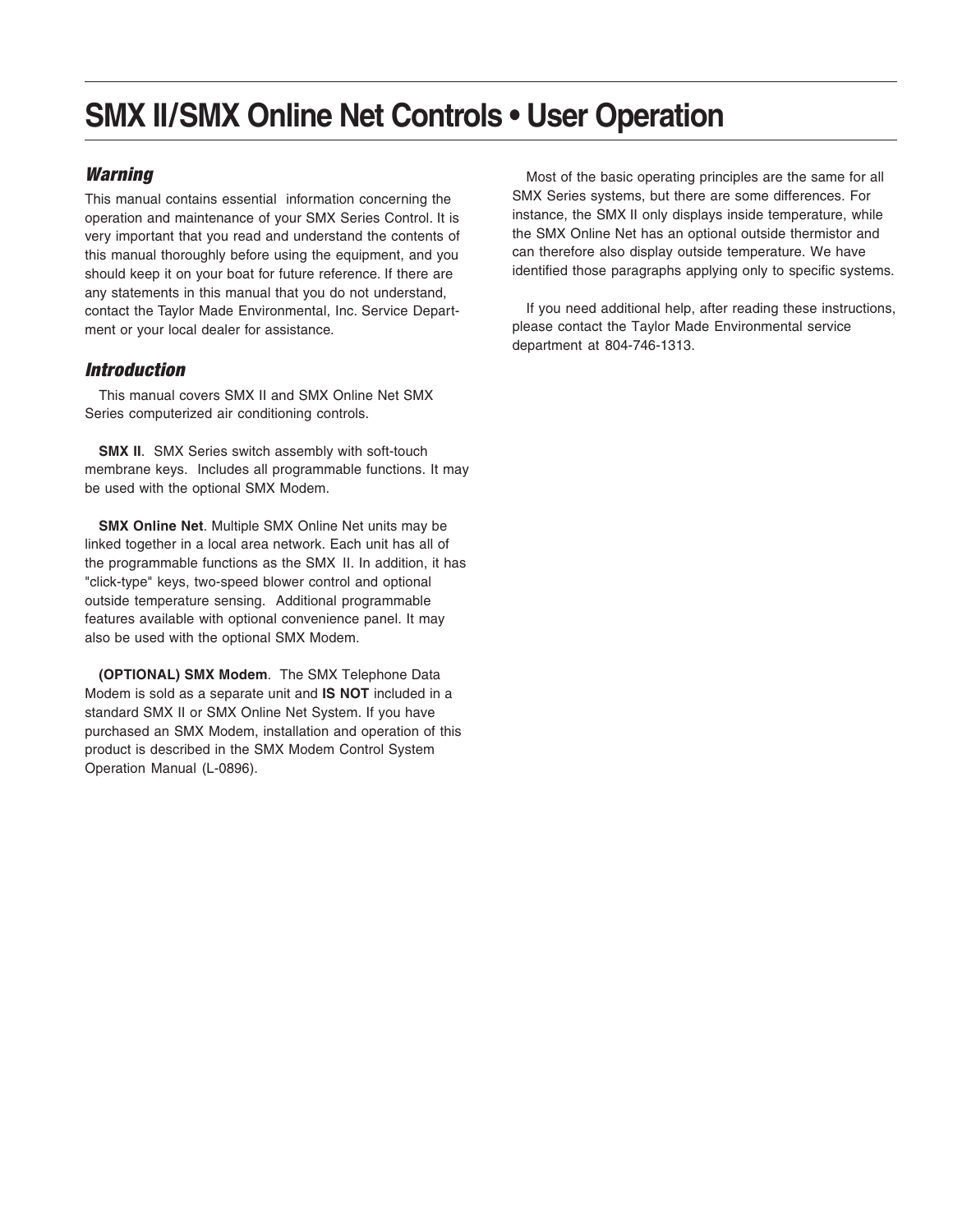# **Table of Contents**

#### **THE SMX KEYPAD**

#### **THE CONVENIENCE PANEL KEYPAD**

#### **BASIC OPERATION**

#### **NETWORK OPERATION**

| Selecting the Daytime Configuration  11 |  |
|-----------------------------------------|--|
|                                         |  |
|                                         |  |
|                                         |  |
| Using the Telephone Data Modem  12      |  |
|                                         |  |

## **PROGRAMMING THE SMX**

#### **HUMIDITY CONTROL PROGRAM**

| Dehumidification Programming Summary  17 |  |
|------------------------------------------|--|
|                                          |  |
| Programming the Precirculation Time  18  |  |
|                                          |  |

#### **PROGRAMMING THE NETWORK**

#### **SLAVING SYSTEMS**

| Slaving from the Master Control Panel  20   |  |
|---------------------------------------------|--|
| Unslaving from the Slave Control Panel  20  |  |
| Unslaving from the Master Control Panel  21 |  |

#### **FAULT SHUTDOWNS AND ERROR MESSAGES**

| Determining Software Version Number  22 |  |
|-----------------------------------------|--|
|                                         |  |
|                                         |  |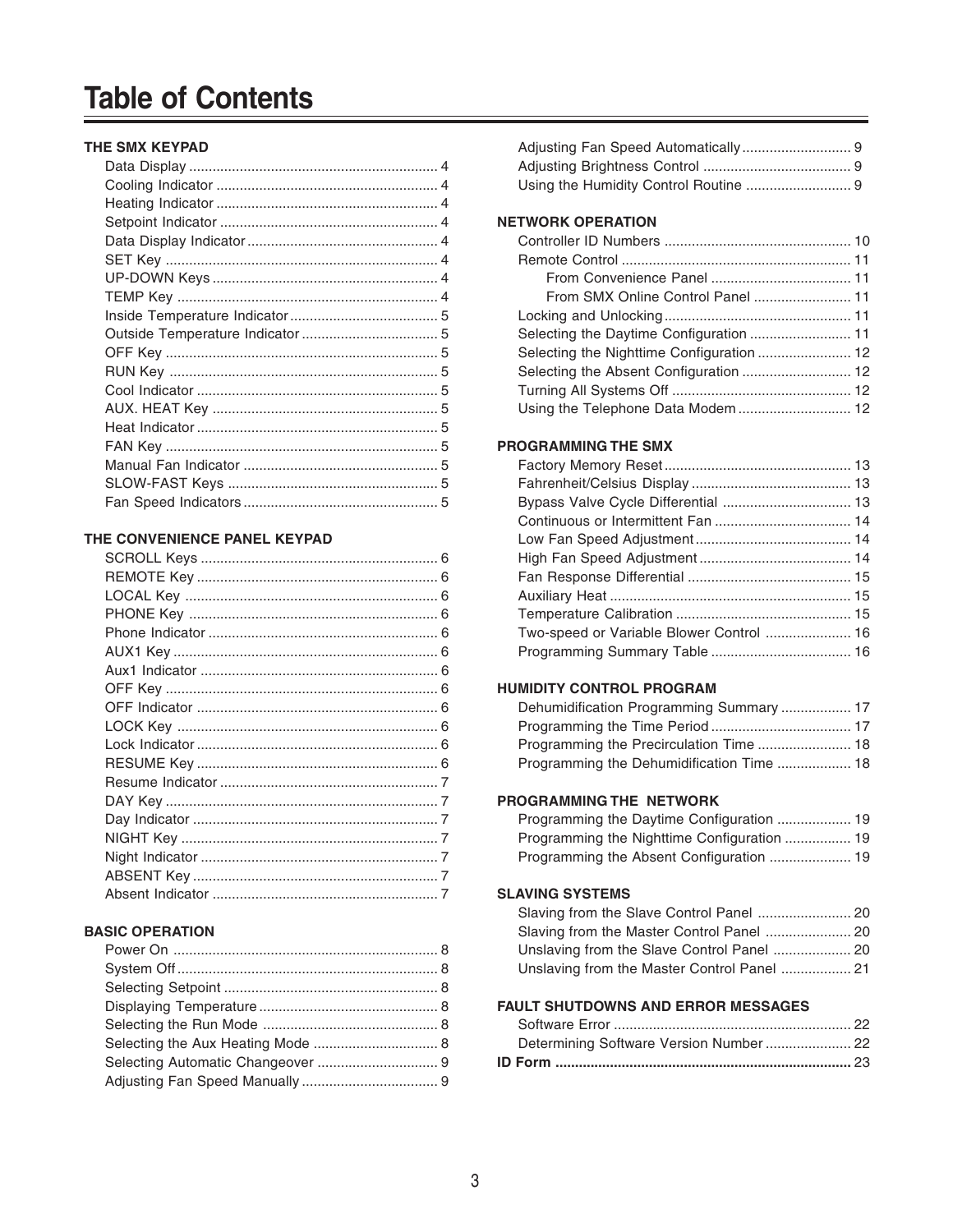# **The SMX Keypad**

# **SMX II and SMX Online Network**

The SMX keypad is arranged for logical operation. The SMX II and SMX Online keypads are very similar, with minor differences as noted below.

## **1. Data Display.**

Large alphanumeric readout. Provides indication of current setpoint, temperatures, programmed values and error messages.

SMX Online Network Only Provides scrolling readout of IDs for all units. Provides data readouts for remote units. SMX*Online*NET

## **2. Cooling Indicator.**

Small LED to left of data display. Lights when bypass valve is operating in cooling mode.

## **3. Heating Indicator.**

Small LED to right of data display. Lights when bypass valve is operating in heating mode.

## **4. Setpoint Indicator.**

Small LED below data display. Lights when setpoint is displayed. Off when inside or outside temperature is displayed.

# **5. SET Key.**

Press the SET key to display your currently selected setpoint (the temperature you wish to maintain in the cabin ). You can display setpoint temperature at any time, with the system off or on, without affecting other system operations.



## **SMX II Only**

The SET key also is used to dim the data display readout. Press once to display setpoint. Press again one or two times to dim the display.

# **6. UP-DOWN Keys.**

Press UP or DOWN to raise or lower the setpoint. Press once to change setpoint by one degree. Press and hold to make larger changes. Note: if inside or outside is being displayed (see TEMP), touching the UP or DOWN key will cause the setpoint to be displayed.



SMX Online Network Only UP and DOWN keys are used to scroll through ID numbers of all units in the network.



# **7. TEMP Key.**

 $SMX II$ 

Press once to display inside temperature.

# **SMX II Only**

÷. Press TEMP a second time, and the display will alternate between inside temperature and setpoint. Press it a third time to return to inside temperature only.



# **SMX Online Network**

Press TEMP a second time to display outside temperature, if the optional outside thermistor is installed with your system. Press a third time for a rotating display of inside temperature, outside temperature and setpoint. Press a fourth time to return to inside temperature only.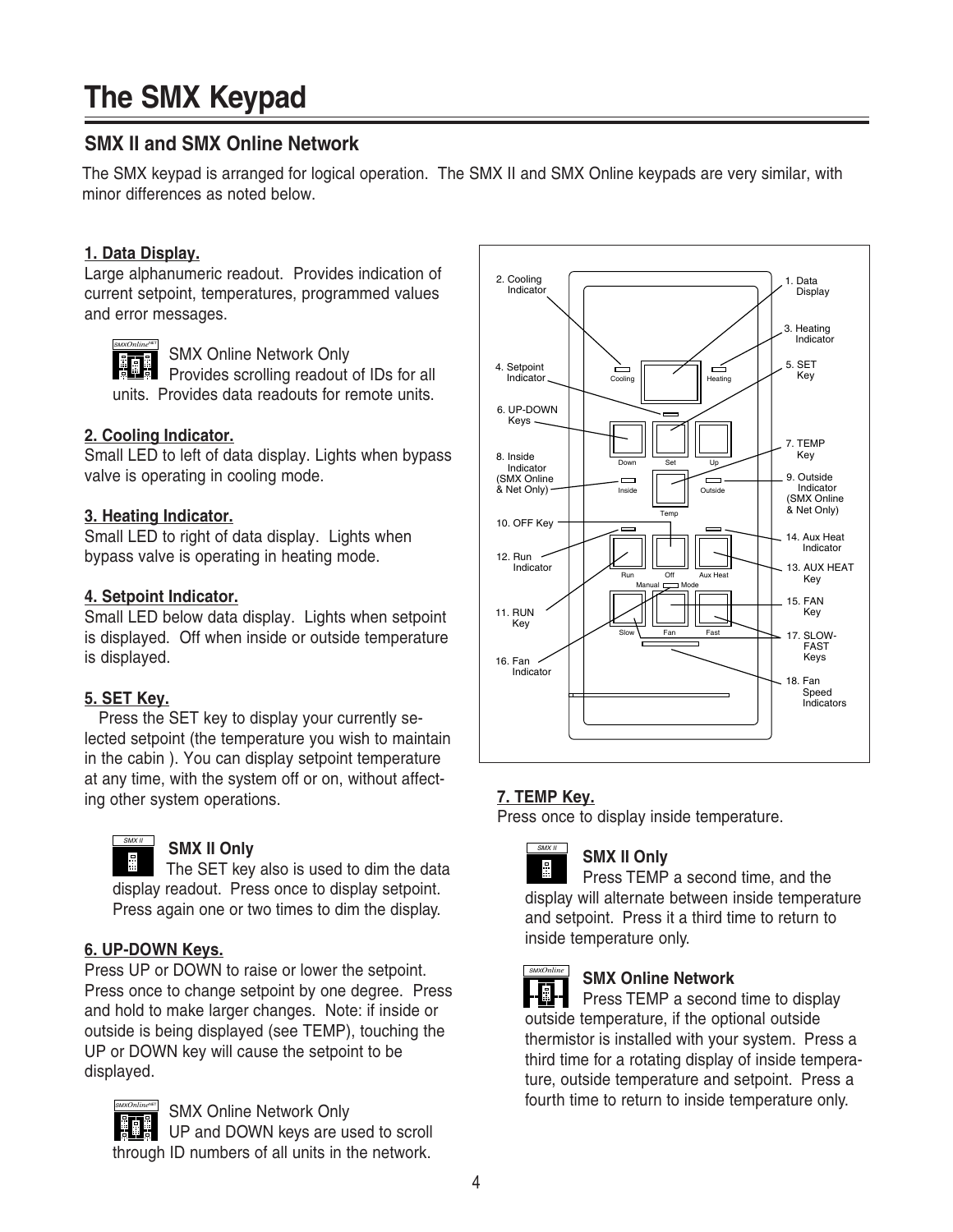## *Hint*

Normally, in an SMX Online Net system, a single outside thermistor is used to send temperature readings to all of the SMX Online control panels. This means you'll get the same readout of outside temperature at all stations.

## **8. Inside Temperature Indicator.**

**SMX Online Network Small LED to left of TEMP key. Lights** when data display is showing inside temperature. This LED is not available on SMX II. SMX*Online*

## **9. Outside Temperature Indicator.**



## **SMX Online Network**

**SMA Of THE REGIST OF STRAND AND REGISTED**<br>Figure 1 Small LED to right of TEMP key. Lights when data display is showing outside temperature if optional outside thermistor is installed. This LED is not available on SMX II.

## *Hint*

You can choose to display temperature in degrees Fahrenheit or Celsius. See page 13.

## **10. OFF Key.**

Halts operation of the air handler. Note that the data display remains on. You can continue to adjust setpoint, display temperature readings and activate the manual fan to circulate air while the air handler is in the OFF mode.

## **11. RUN Key.**

Turns the system on in the Run mode.

## **12. Run Indicator.**

Small LED above RUN key. Lights when you press the RUN key to select the Run mode.

## **13. AUX HEAT Key.**

Turns the system on in the heating only mode. If your boat has auxiliary heating, the HEAT key is used to select the aux heat mode. See page 9 for instructions.

## **14. Aux Heat Indicator.**

Small LED above AUX HEAT key. Lights when you press the AUX HEAT key to select the aux heating mode.

## *Hint*

Press both AUX HEAT and RUN at the same time, and the system will automatically switch between cooling and the aux heat mode. When in the automatic switchover mode, both the RUN and AUX HEAT indicators are lit.

## **15. FAN Key.**

Controls fan operation. Selects manual or automatic fan speed control. Press once to select manual control. The LED above the key lights. Press FAN again to select automatic fan speed control. In this mode, the fan speed is controlled by the microprocessor as a function of the difference between setpoint and inside temperature.

## **16. Manual Fan Indicator.**

Small LED above the FAN key. Lights when fan is running in manual mode.

## **17. SLOW-FAST Keys.**

Control fan speed when the fan is in the manual mode.

## **18. Fan Speed Indicators.**

Row of five small LEDs below FAN key. Indicate the current fan speed.

# *Definitions*

**LED.** Light Emitting Diode. An indicator or "pilot light" used on the SMX to denote mode or operating status.

**Setpoint.** The selected temperature you want to maintain in the area being heated or cooled.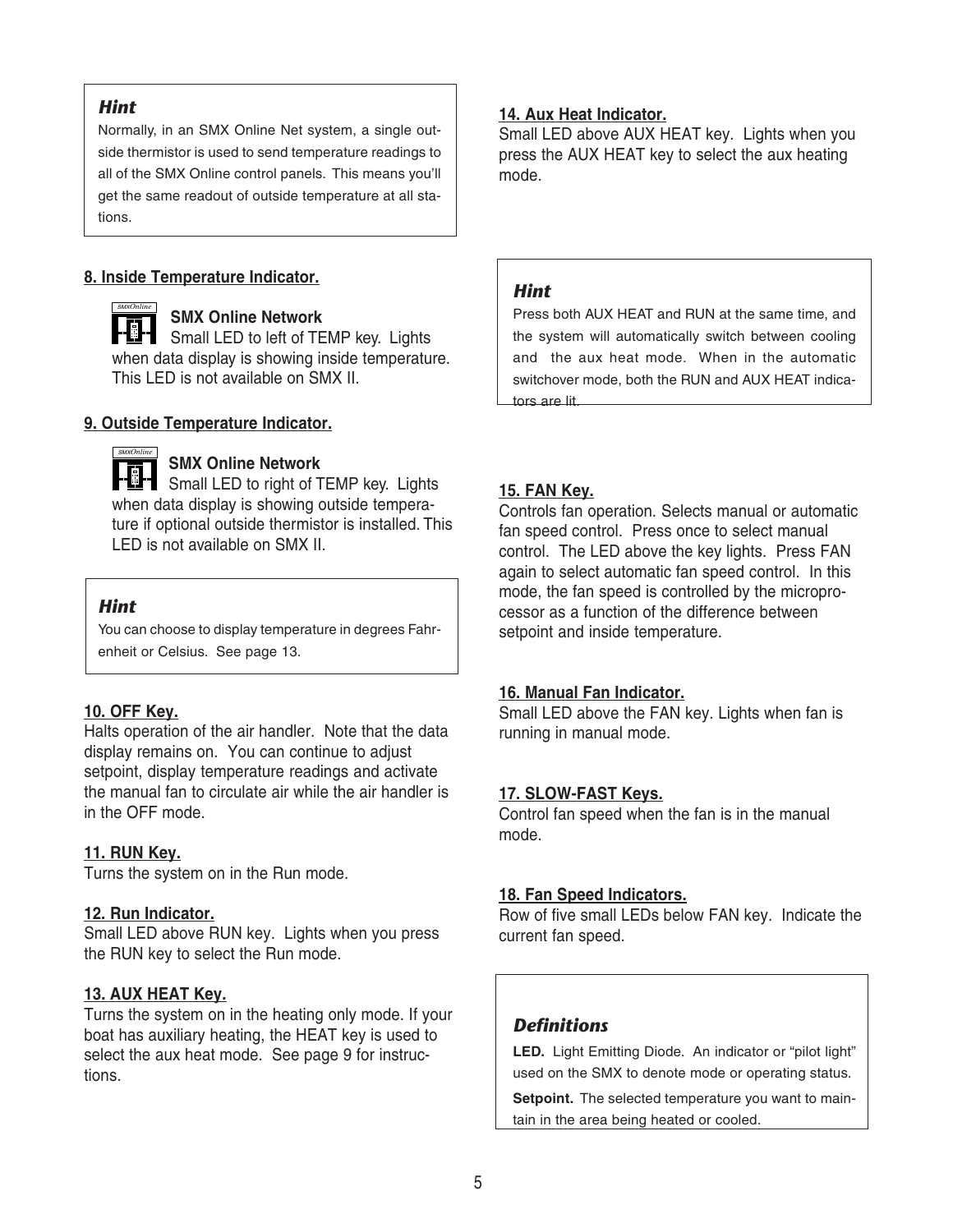# **SMX Online Network Only**

The SMX Online Convenience Panel provides handy single-key control over many network functions. The Convenience Panel is normally mounted adjacent to the SMX Online Net control panel.



# **1. SCROLL Keys.**

Selects the remote unit to be controlled. Pressing the left or right key scrolls through the controller IDs of all possible systems in the network.

# **2. REMOTE Key.**

Selects remote control mode.

## **3. LOCAL Key.**

Select local display mode. Returns the SMX Online switch to local operation.

## **4. PHONE Key.**

Turns the telephone modem off and on.

## **5. Phone Indicator.**

Small LED above the PHONE key. Lights when the telephone modem is online.

# **6. AUX 1 Key.**

Reserved for future applications.

## **7. Aux 1 Indicator.**

Reserved for future applications.

# **8. OFF Key.**

Turns off all SMX units on the network.

## **9. Off Indicator.**

Small LED above OFF key. Lights when system is in OFF mode.

## **10. LOCK Key.**

Locks off all units in the network that are currently in the OFF mode, rendering those local control panels inoperative. To unlock press OFF and RESUME.

## **11, Lock Indicator.**

Small LED above LOCK key. Lights when the LOCK mode is engaged.

# **12. RESUME Key.**

When in OFF mode, turns on the system so that all SMX units in the network resume the mode they were in when the system was turned OFF.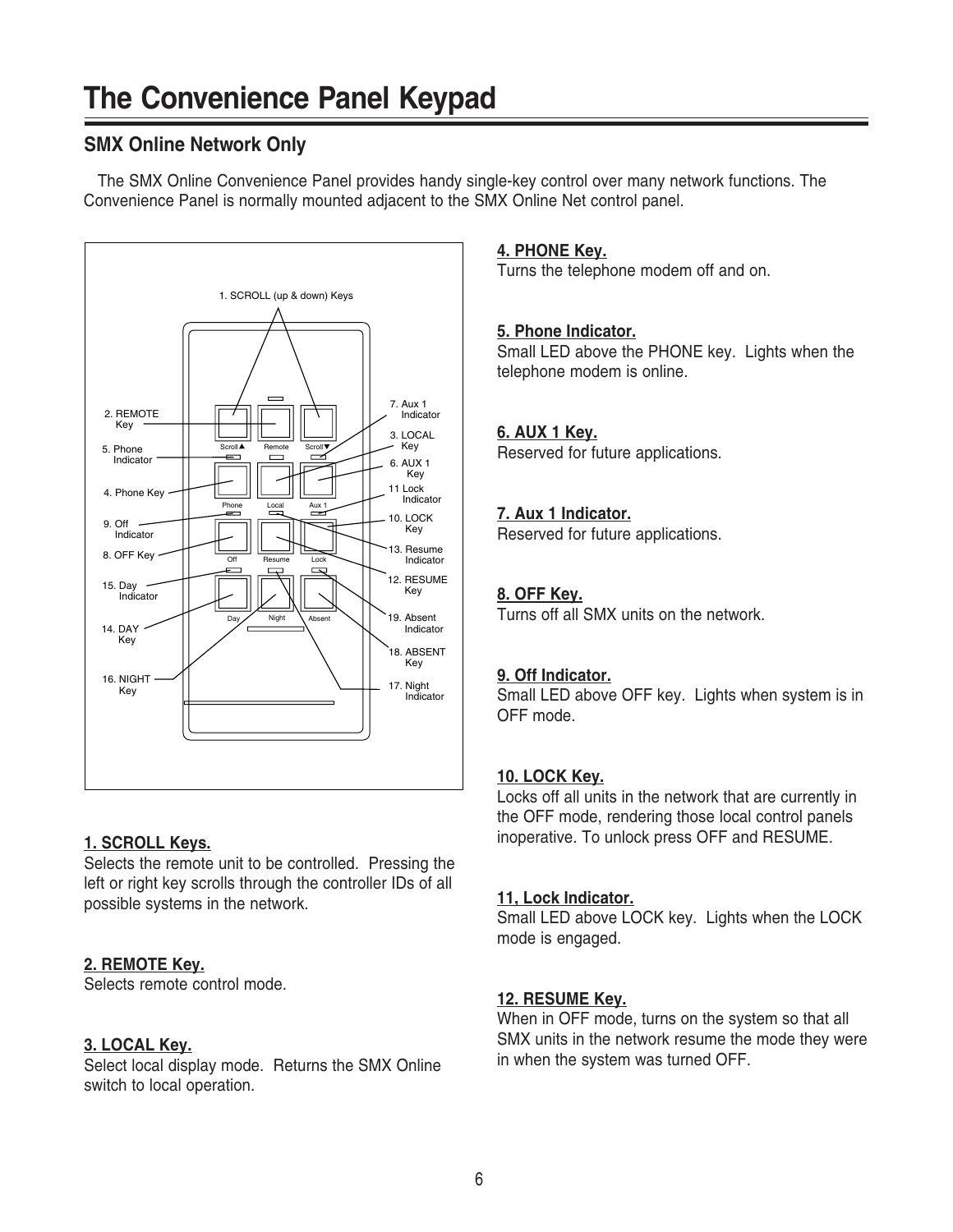### **13. Resume Indicator.**

Small LED above RESUME key. Lights when the RESUME key is pressed.

### **14. DAY Key.**

Selects the daytime operating mode. Places all units in the network in the preprogrammed daytime configuration. See page 19 for programming.

### **15. Day Indicator.**

Small LED above the DAY key. Lights when the system is operating in the daytime mode.

## **16. NIGHT Key.**

Selects the nighttime operating mode. Places all units in the network in the preprogrammed nighttime configuration. See page 19 for programming.

### **17. Night Indicator.**

Small LED above the NIGHT key. Lights when the system is operating in the nighttime mode.

## **18. ABSENT Key.**

Selects the absent mode. Places all units in the network in the preprogrammed absent configuration. See page 19 for programming.

#### **19. Absent Indicator.**

Small LED above the ABSENT key. Lights when the system is operating in the absent mode.

## *Hint*

It's a good idea to write down the DAY, NIGHT and AB-SENT configurations to help you remember your programmed settings. Use the form on page 23 of this manual.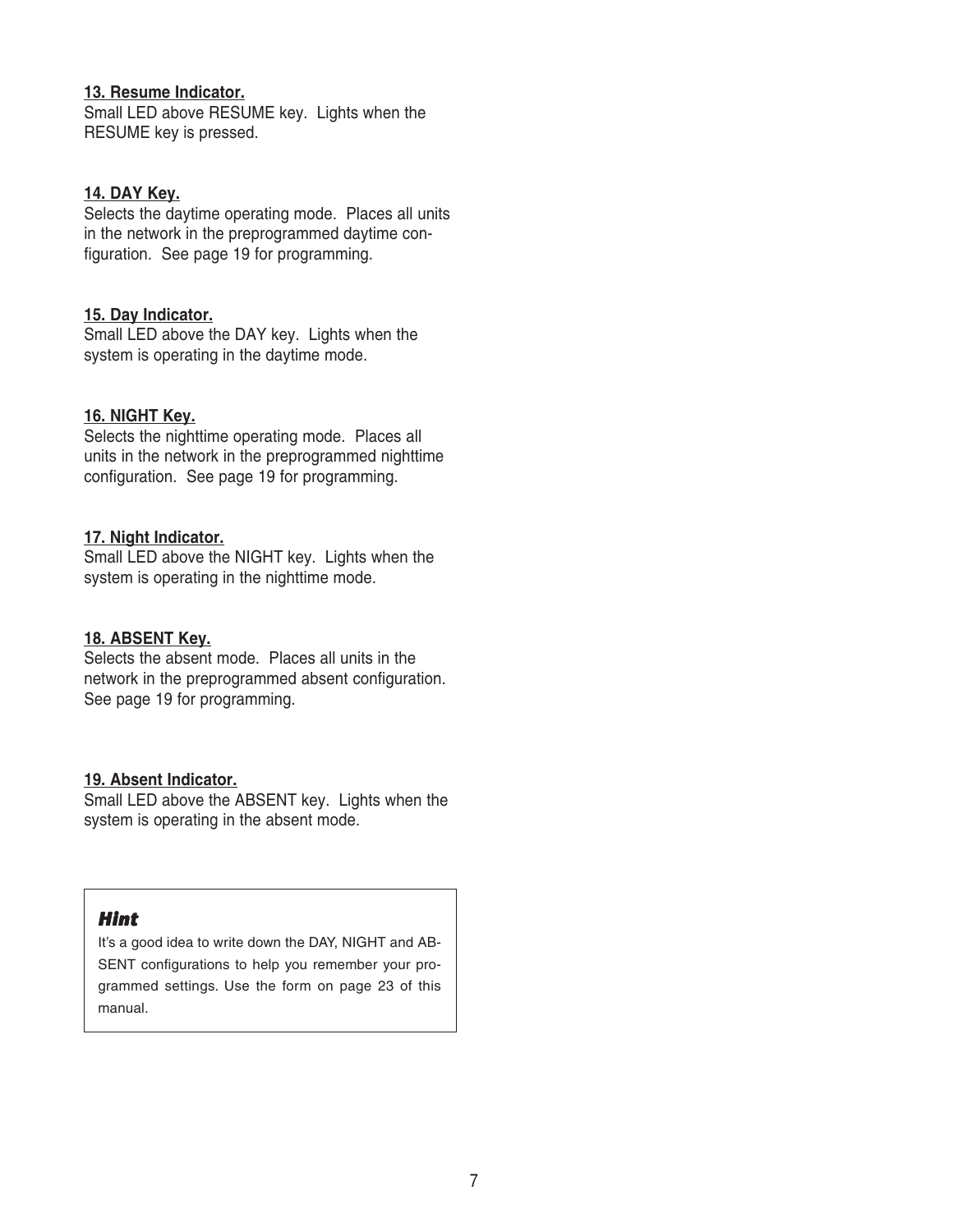# **SMX II and SMX Online Network**

# **POWER ON**

When AC power is applied to the system at the circuit breaker, the SMX microprocessor retrieves from permanent memory the operating system and the last operating configuration. This process takes about four seconds, after which the system will begin operating just as it had been when power was last turned off.

# **SYSTEM OFF**



Press the OFF key to turn the system off. Note that the data display remains energized even when the system is off. Also, you can turn the fan on and off manually when the system is in the off mode.

## *Note*

The SMX has built-in protection against sudden power interruptions. The system automatically stores the current operating configuration in permanent memory every time you make changes. When AC power is lost, the SMX system retains these settings, and when AC power is restored it resumes operation using the same settings as before.

# **SELECTING SETPOINT**



Press the SET key. The indicator above the key will light, and the current setpoint will be displayed. Press the UP or DOWN key to change the setpoint.

# **DISPLAYING TEMPERATURE**



To display cabin temperature, press the TEMP key.



## **SMX II Only**

Press TEMP a second time for an alternating display of inside temperature and setpoint. Press a third time to return to inside temperature only.

# SMX*Online*

## **SMX Online Network**

If your boat is equipped with the optional outside thermistor, press TEMP a second time to display outside temperature. Press a third time for an alternating display of setpoint, inside temperature and outside temperature. Note that the inside and outside indicators show you which temperature is being displayed.

## **SELECTING THE RUN MODE**



Press the RUN key. The Run Indicator above the RUN key will light to show that you have selected the run mode. Once the run mode has been selected there are other parameters that determine how/when the air handler will begin conditioning the air. They are as follows:

For air handler to activate in cooling while in the run mode the following conditions must exit:

- The tempering unit is in the cooling mode.
- The loop water temperature is below 65° F.
- The room temperature is above the setpoint of the cabin control.

For air handler to activate in heating while in the run mode the following conditions must exit:

- The tempering unit is in the heating mode.
- The loop water temperature is above 85° F.
- The room temperature is below the setpoint of the cabin control.

# **SELECTING THE AUX HEAT MODE**



Press the AUX HEAT key. The Heat Indicator above the AUX HEAT key will light to show that you have selected the Aux Heat mode. For the Aux Heat mode to function the following conditions must exist:

- The electric Aux Heater must be installed. • The Aux Heat must be enabled.
	- (See Programming AUX HEAT, pg. 15)
- The room temperature is below the setpoint of the cabin control.

**NOTE:** If the loop water temperature is above 85° F the by-pass valve will also open allowing the hot water to circulate through the coil at the same time the electric aux heater is energized.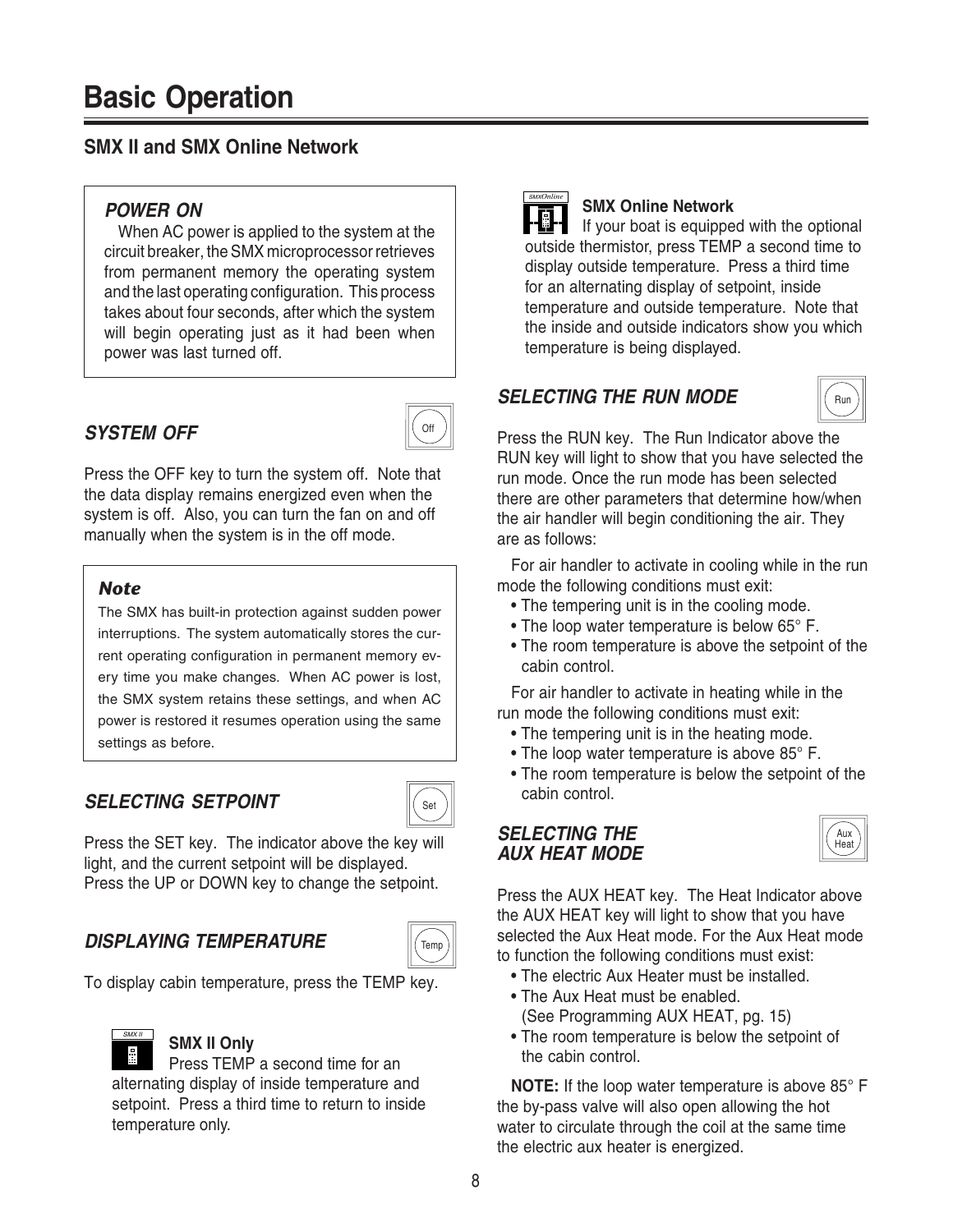## **SELECTING THE AUTOMATIC CHANGEOVER MODE**



Press the RUN and AUX HEAT keys

simultaneously. The indicators above both keys will light, to show that the system is in the automatic changeover mode. The air handler will now respond to heating and cooling needs automatically based on the following conditions:

For air handler to activate in cooling while in the automatic changeover mode the following conditions must exist:

- The tempering unit is in the cooling mode.
- The loop water temperature is below 65° F.
- The room temperature is above the set point of the cabin control.

For air handler to activate in heating while in the automatic changeover one set of the following conditions must exist:

- The tempering unit is in the heating mode.
- The loop water temperature is above 85° F.
- The room temperature is below the set point of the cabin control.

#### **Or**

- The electric Aux Heater is installed.
- The Aux Heat mode must be enabled. (See Programming Aux Heat, pg. 15)
- The loop water temperature is below 65° F.
- The room temperature is below the set point of the cabin cotnrol.

**NOTE:** If the loop water temperature is above 85° F only the by-pass valve will open allowing the hot water to circulate through the coil. The electric aux heater will not energize.

## **ADJUSTING FAN SPEED MANUALLY**



Press the FAN key to select manual fan control. The Fan Indicator will light to show that it is in the manual mode. Then use the SLOW and FAST keys to select the desired fan speed.

Note that you can use the manual fan control to circulate air even when the air handler is in the OFF mode.

# **ADJUSTING FAN SPEED AUTOMATICALLY**



Press FAN a second time to select automatic fan control. The Fan Indicator goes off. Now the system will automatically adjust fan speed as the actual cabin temperature deviates from the setpoint. As setpoint is approached, the fan speed automatically slows. Once setpoint is reached, the by-pass valve cycles off and the fan keeps running on low speed.

## **ADJUSTING BRIGHTNESS CONTROL**



With the SMX Online and SMX Online Net, the display brightness is adjusted automatically according to cabin lighting conditions.

## **SMX II Only**

Press the SET key once to display 量 setpoint. Press SET a second time to dim the data display. Press it a third time to dim the display further. Press it again, and it returns to full brightness.

# **USING THE HUMIDITY CONTROL ROUTINE**

 $SMX II$ 



When engaged, the SMX humidity control routine automatically turns the air handler on at preselected intervals to remove moisture from the air. The air handler is programmed at the factory for average values. To change the factory settings, see page 17.

#### **To start the dehumidification program:**

- Place Tempering Unit in cooling mode.
- Press OFF.
- Press RUN, AUX HEAT and FAN keys simultaneously.

• The data display will flash HU, indicating that the program is active.

• To halt the dehumidification program, press any key. The HU message will stop flashing.

## *Safety Note*

If AC power is interrupted, the system will automatically resume operation in the dehumidification mode when power is restored.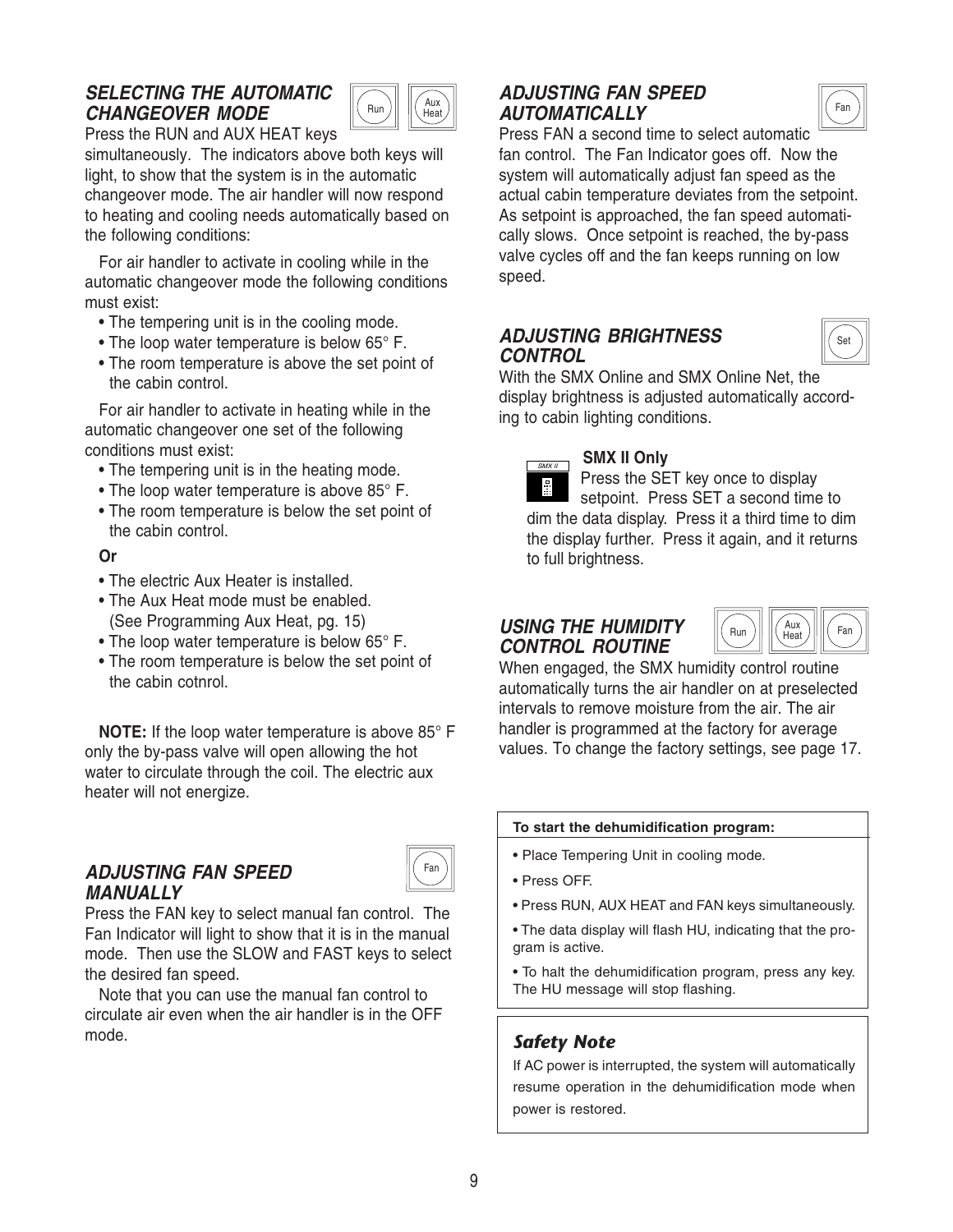# **Network Operation**

# **SMX Online Network Only**

A network consists of several SMX Online units connected in a serial chain as shown below. Each SMX Online unit is assigned a controller ID code, which serves as its unique "address" on the network.

You can perform network functions from any SMX Online control panel on the network, or from the convenience panel.

A convenience panel is not necessary for network operation. However, the convenience panel offers single-key control over certain functions and allows operation of multiple units with a single keystroke.

## **CONTROLLER ID NUMBERS**



Normally, ID numbers are assigned when the air handler is installed, and you will not need to change them. To make it easier, you can use one of the twoletter codes for spaces such as the Main Salon (SL) or Forward Stateroom (FS), or you can use numbers.

#### **To view or change the controller ID for a specific station:**

• Enter the programming mode: Press OFF Press SET.

• Press DOWN and OFF simultaneously. The null sign (--) will appear in the data display if no ID has been assigned. If an ID has already been assigned to that unit, the current ID selection will be shown.

• Use the UP or DOWN key to scroll through the possible selections until you see the one that you wish to assign to that station. Note that if you scroll to the end of the list, you will have to reverse direction to get back to the starting point.

• Press OFF to select the controller ID and exit the programming mode.

• Repeat the above steps at each SMX Online unit in the network.

# **CONTROLLER ID CODES:**

| $\sim$ $\sim$ | Null (no ID assigned) | PS             | Port Stateroom             |
|---------------|-----------------------|----------------|----------------------------|
| SL            | Salon                 | SS             | <b>Starboard Stateroom</b> |
| LL            | Galley                | S <sub>1</sub> | Stateroom #1               |
|               | Fb Flybridge          | S <sub>2</sub> | Stateroom #2               |
|               | PH Pilot House        | S <sub>3</sub> | Stateroom #3               |

- FS Forward Stateroom  $\left| \right|$  13-28 Additional cabins
- AS Aft Stateroom

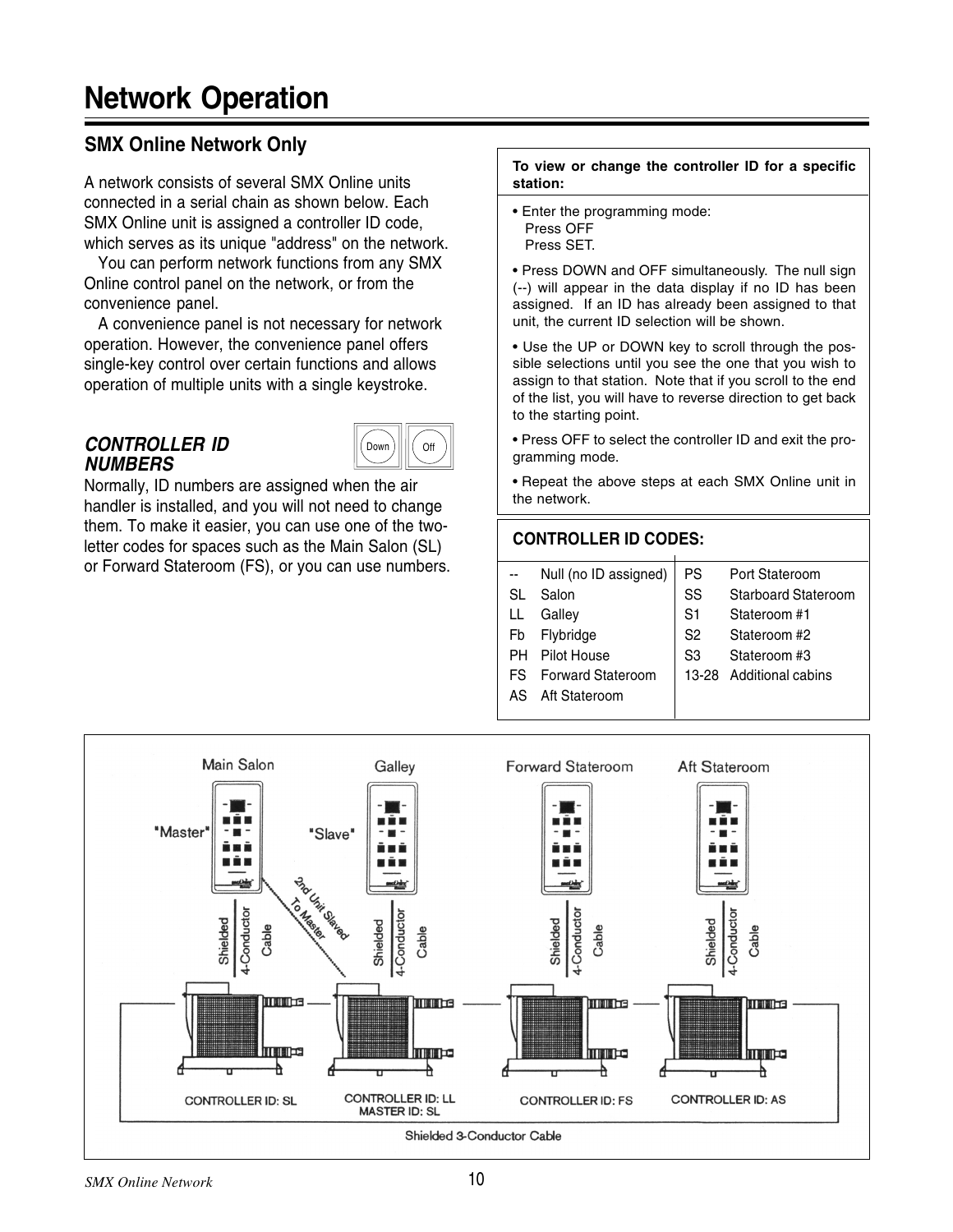## *Hint*

Make sure you keep a written record of all ID numbers. A convenient form is provided in the back of this manual. We suggest that you make a copy of this list and store it separately in case the manual is misplaced.

### *Hint*

In order for the network to function properly, every unit must have a unique ID. If two of the units are programmed with the same controller ID, you will have to change one of them.

## **REMOTE CONTROL**

The SMX Online Network permits you to take control over remote SMX Online units from any SMX Online unit or from the Convenience Panel. In the remote control mode, you can perform the following functions for the remote unit:

- change setpoint
- view cabin or outside temperature
- turn the unit off
- select Run or Aux Heat mode or automatic changeover
- control fan speed
- enter or exit the auto dehumidification mode
- enter and change program settings

## **REMOTE CONTROL FROM CONVENIENCE PANEL**



**To take control of a remote system from the convenience panel:**

• Press the SCROLL **A** or SCROLL▼ key to display the Controller ID of the unit you wish to control.

• Press REMOTE. A flashing decimal will appear in the center of the data display of the SMX Online keypad to indicate that you are in the remote control mode. Change the settings for the remote unit as desired, using the SMX Online control panel (see Basic SMX Operation on pages 8-9).

• Press LOCAL to exit the remote control mode.

### **REMOTE CONTROL FROM SMX ONLINE CONTROL PANEL**



#### **To take control of a remote system from the SMX control panel:**

• Press SLOW, FAST and FAN simultaneously.

• Press the UP or DOWN key to scroll through controller IDs until the one you want appears in the data display. Press SLOW, FAST and FAN again simultaneously. A flashing decimal will appear in the center of the data display to indicate that you are in the remote control mode.

- Change the settings for the remote unit as desired. (see Basic SMX Operation on pages 8-9).
- Press RUN, OFF and AUX HEAT simultaneously to exit the remote control mode.

## **LOCKING AND UNLOCKING**



Using the Convenience Panel, you can lock out all SMX Online air handlers that are currently in the OFF mode. When a unit is locked out, its keypad is disabled. Pressing any key will cause the data display to show the code LC. Turn the desired air handler(s) off by going to each location and pressing the OFF key, or by turning them off remotely.

Press LOCK. The indicator above the LOCK key will light. Press OFF and RESUME to unlock the air handlers. The LOCK indicator will go out.

## *Note*

Whenever you select the Day, Night, Resume or Absent mode, the data display will go through a brief program loading sequence, and the system will begin operating in the selected mode.

## **SELECTING THE DAYTIME CONFIGURATION**

|--|

Using the Convenience Panel, press DAY to instruct all air handlers in the network to operate in the preprogrammed daytime mode. The day indicator will light. To reprogram your daytime configuration, see page 19.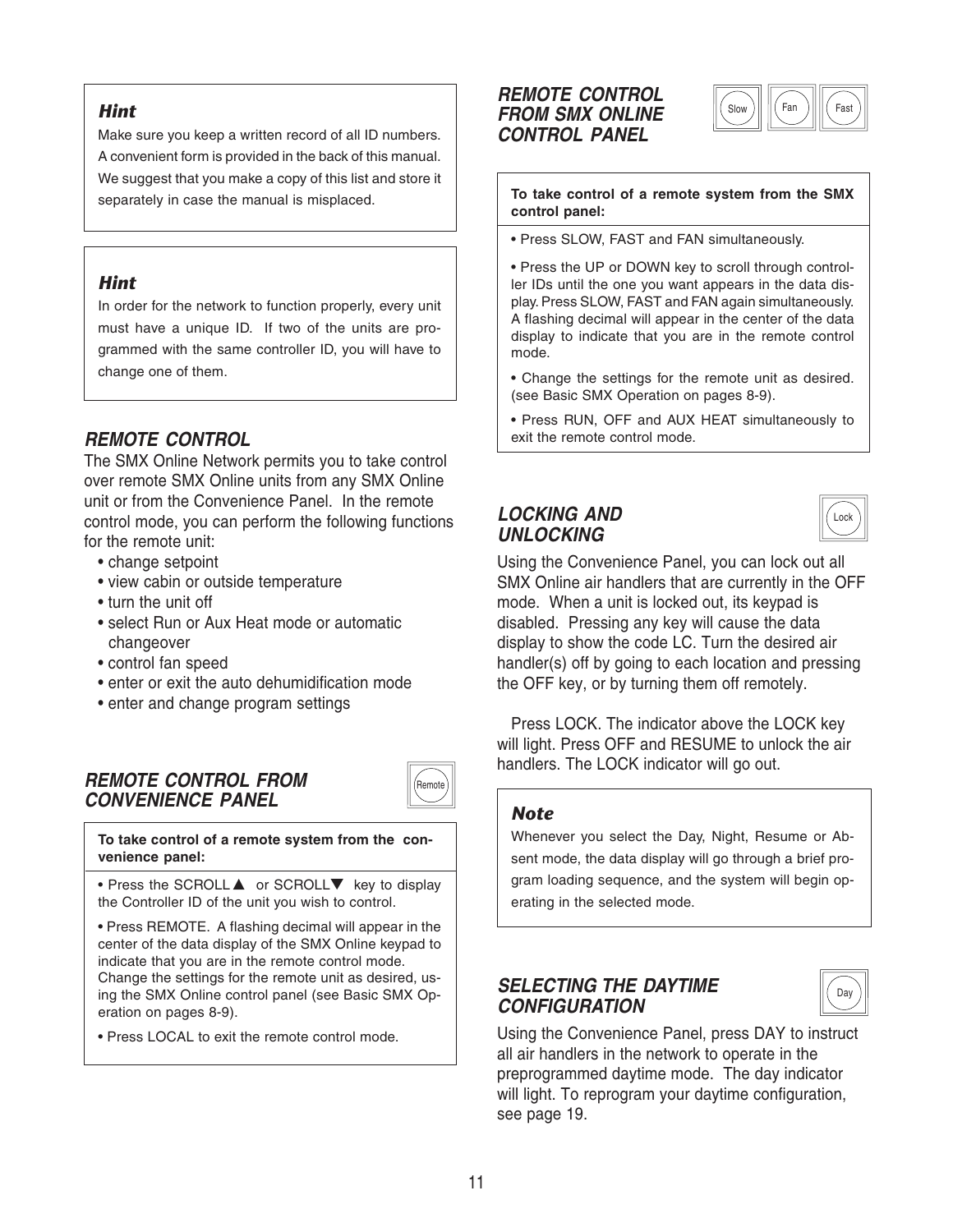## **SELECTING THE NIGHTTIME CONFIGURATION**



Using the Convenience Panel, press NIGHT to instruct all systems in the network to operate in the preprogrammed nighttime mode. The night indicator will light. To reprogram your nighttime configuration,

## **SELECTING THE ABSENT CONFIGURATION**

see page 19.



Press ABSENT on the Convenience Panel. All systems in the network will revert to the preprogrammed absent mode. When you return, press RESUME, and the system will start operating in the configuration it was in when you pressed ABSENT. The RESUME Indicator will light. Alternatively, press DAY or NIGHT to operate in the daytime or nighttime mode. To reprogram your absent configuration, see page 19.

## **TURNING ALL SYSTEMS OFF**



Press OFF on the Convenience Panel to turn all systems in the network off. The indicator above the OFF key will light. Press RESUME, DAY, NIGHT or ABSENT to resume operation.

## **USING THE TELEPHONE DATA MODEM**

To call the phone transponder from your home or car phone:

Dial the number of the SMX modem from a touchtone phone. It will answer with a low-frequency slow beeping sound.

Enter one of the following commands (see box) plus the pound (#) sign, using your touch-tone phone keypad. Note that you can dial the first three letters or the whole word.

The SMX telephone responder will answer with a low-frequency slow beep when it accepts your instruction. If it does not recognize your command (e.g., if you dial the incorrect code), it will respond with a high-frequency warble tone.

When you are finished, hang up the phone.

You may issue commands in any order, and you can repeat any command. If you hit the wrong key, go ahead and enter the correct command and the # sign. The system will operate according to the most recently received command.

## *Modem Commands*

**OFF#** Turn all air handlers off.

**RES**UME**#** Resume operation in the mode in which the air handler was operating when it was turned off. Also unlocks all locked out systems.

**LOC**K**#** Locks out all air handlers that are in the off mode.

**DAY#** Operate all air handlers in the daytime mode.

**NIGH**T**#** Operate all air handlers in the nighttime mode.

**ABS**ENT**#** Operate all air handlers in the absent mode.

**AON#** Reserved for future applications.

**AOF**F**#** Reserved for future applications.

**Note:** You only have to press the first three letters of the command plus the # key.

## *Hint*

The SMX telephone responder expects a key entry at least every 15 seconds. If you wait longer, the line will be disconnected. It will then continue operating in the mode according to the last command you successfully entered.

## *Note*

The SMX telephone modem is a sophisticated data communications device, which is used to transmit digital data over telephone lines. We recommend that you check with your telephone service provider to determine the optimum method of establishing the telephone connection. In some cases, you may be able to avoid installing a separate dedicated telephone line to the SMX modem by sharing the standard telephone line to your boat and using separate "rings" for different devices.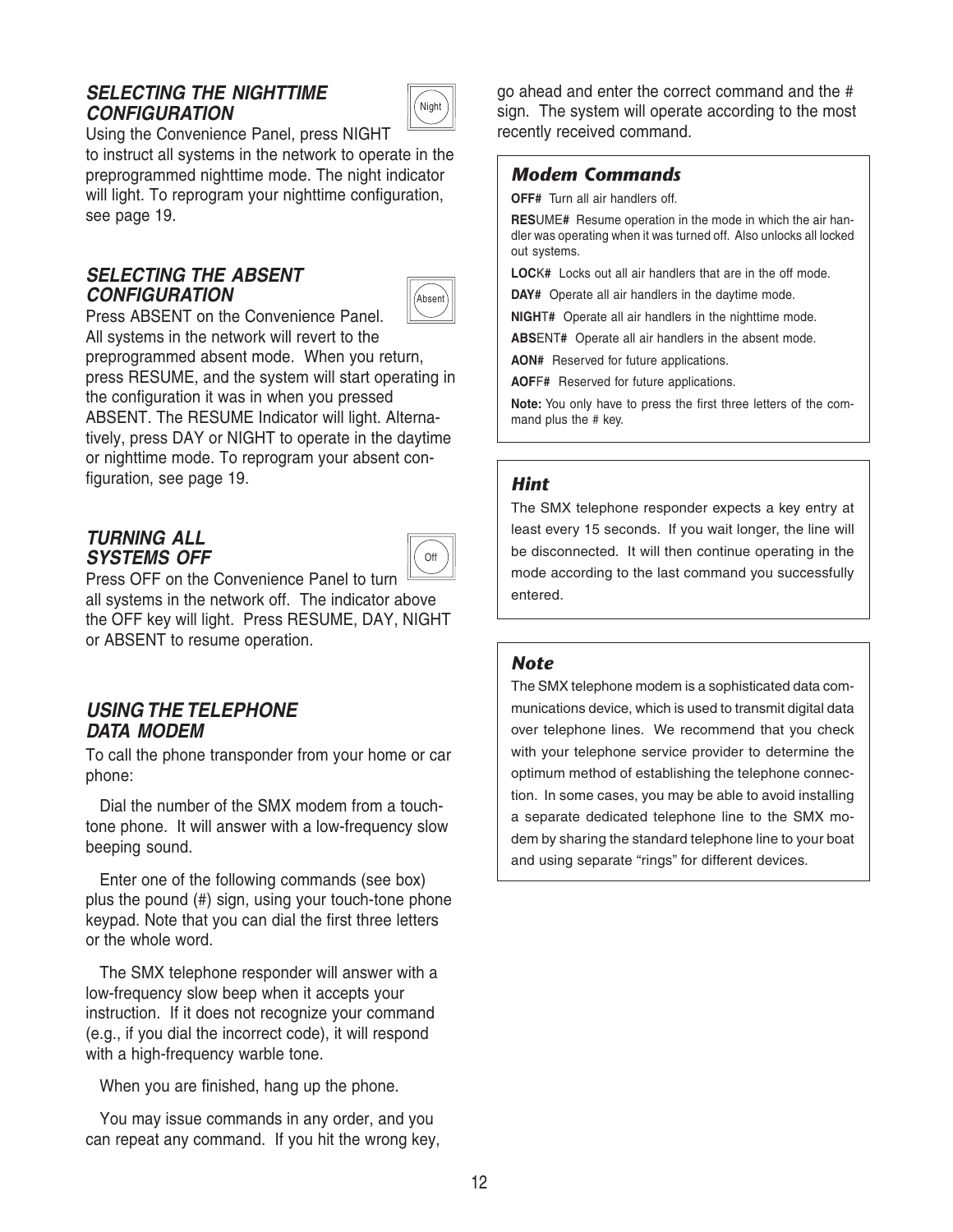# **Programming The SMX**

SMX control systems are programmed at the factory for average values. For optimum performance, you may wish to change these settings to suit your individual preferences.

## **FACTORY MEMORY RESET**



You can use the memory reset sequence to restore all programmed functions to the factory settings. To do this:

#### **To restore programmed functions to factory setting:**

- Press OFF, SET and FAN simultaneously.
- Press SET.

• After a delay, the memory will be reset from stored values. After another delay, the display will come back on normally.

## **FAHRENHEIT/CELSIUS DISPLAY**



(Factory Set: Degrees Fahrenheit) You can choose to view temperature in degrees Fahrenheit or Celsius.

#### **To select Fahrenheit or Celsius:**

- Enter the programming mode: Press OFF. Press SET.
- Press DOWN, TEMP and UP simultaneously.
- Use the UP or DOWN key to select F for Fahrenheit or C for Celsius.
- Press OFF to exit programming mode.

Note that changing from Fahrenheit to Celsius will affect the bypass valve cycle differential and fan response differential, since these settings will now be expressed in degrees Celsius. You should reprogram these values following the instructions on pages 14-15.

## **BYPASS VALVE CYCLE DIFFERENTIAL**



(Factory set: 1.5 degrees Fahrenheit)

The bypass valve response differential is the amount of temperature change in the room needed for the bypass valve to cycle on and off. The factory setting is 1.5 degrees Fahrenheit, which should be adequate for most applications. Differential selections are available in increments of 1/8 degrees. Thus, to select one degree, you should choose 8 (for 8 eighths).

#### **To program the cycle differential:**

- Enter the programming mode: Press OFF.
	- Press SET.

• Press SLOW and FAN simultaneously. The restart differential will be displayed.

- Use the UP or DOWN key to change the setting.
- Press OFF to exit the programming mode.

#### *Note*

If you switch from Fahrenheit to Celsius for temperature displays, the bypass valve cycle differential will also operate on degrees Celsius. Thus, the factory-set compressor restart differential will be 1.5 degrees Celsius, which is quite wide. To correct this, reset the differential value from 12 to 6. This will provide a differential of about 0.75 degrees Celsius, roughly corresponding to 1.5 degrees Fahrenheit.

This will also affect the Fan Response Differential, which is factory set at a value of 4 for one-half degree Fahrenheit. When shifting from Fahrenheit to Celsius, you should reset the Fan Response Differential from 4 to 2. This will provide a value that is roughly equivalent to one-half degree Fahrenheit.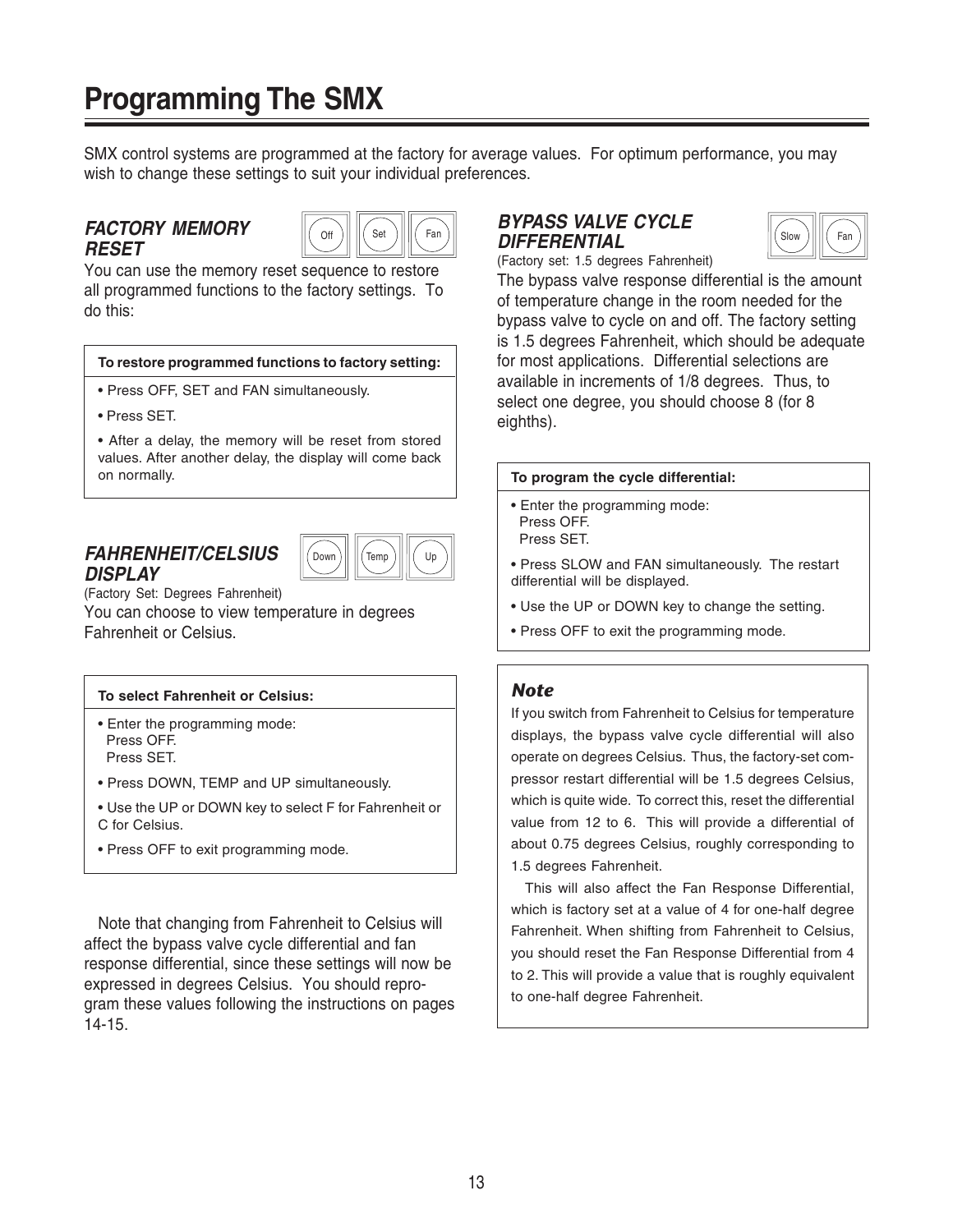# **CONTINUOUS OR INTERMITTENT FAN**



(Factory set: Continuous)

You can select continuous fan operation or instruct the fan to cycle on and off with the system bypass valve.

#### **To select continuous or intermittent fan:**

- Enter the programming mode: Press OFF. Press SET.
- Press DOWN, FAN and UP simultaneously.
- Use the UP or DOWN key to select C (continuous) or

I (intermittent).

• Press OFF to exit the programming mode.

## *Hint*

If you select intermittent fan operation, you may have to relocate the thermistor from the return air duct to an inside wall for best results. Check with your dealer or call the Cruisair Applications Department for more information.

## **LOW FAN SPEED ADJUSTMENT**



(Factory set: 32)

You can adjust the lowest fan speed to suit individual preferences. For instance, you may wish to decrease the low fan speed setting in your stateroom to minimize fan noise.

To adjust low fan speed:

• Enter the programming mode: Press OFF. Press SET.

 • Press DOWN and SET simultaneously. The current low speed reference number will be displayed (factory set at 32).

• Press UP or DOWN to raise or lower speed reference number.

• Press OFF to exit the programming mode.

# **HIGH FAN SPEED ADJUSTMENT**



**(**Factory set: 80)

The high fan speed should be set at the fastest possible speed level the fan or blower can attain. This will give you the most efficient cooling or heating capacity. To maximize performance, you should set the high fan speed value at the lowest number beyond which the fan speed does not increase.

#### **To adjust high fan speed:**

• Enter the programming mode: Press OFF.

Press SET.

• Press SET and SLOW simultaneously. The current high speed reference number will be displayed (factory set at 60).

• Use the UP key to raise the displayed value to 80.

Listen to the fan until you have its sound well in mind.

• Press and hold the DOWN key until you hear a drop in the fan noise level. As soon as the drop occurs, release the DOWN key.Observe the displayed number, and use the UP key to raise this number 3 units. Write down this number.

• Press and hold the UP key. As the displayed value increases up to 99, there should be no change in the fan speed level. If there is, add 3 more units to the recorded number and repeat the process, listening for fan speed changes.

• Once you have determined the lowest number beyond which the fan noise level does not increase, reset the display at that number. This will be your new high fan speed.

• Press OFF to exit the programming mode.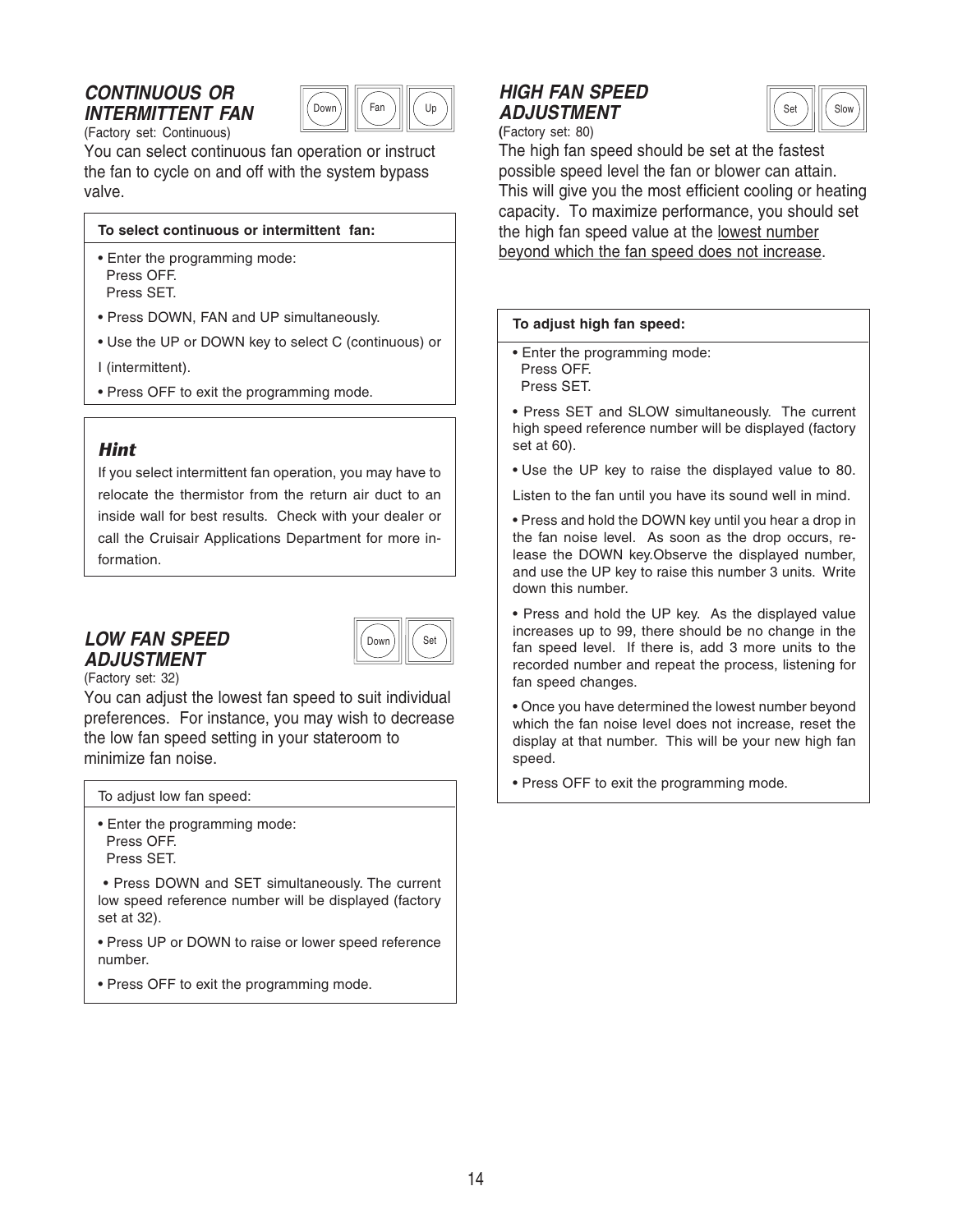# **FAN RESPONSE DIFFERENTIAL**



(Factory set: 1/2 degree Fahrenheit) When the fan is in the automatic mode, its speed is governed by how far the room temperature differs from the setpoint. The fan runs faster when the difference is great. As the room cools or warms, the temperature approaches setpoint, and the fan slows down automatically. The amount of temperature rise in the room above setpoint needed to cause the fan to increase in speed one step is called "fan speed differential." It can be adjusted from 1/4 to 4 degrees Fahrenheit in 1/8 degree increments.

The fan speed range is divided by the SMX microprocessor in five 20% increments. If the fan response differential is set at 1/2 degree, the fan speed will change 20% for each 1/2 degree of temperature deviation from setpoint. Lowering the fan speed differential will cause the fan to increase speed quickly as temperature changes. Raising the fan speed differential will result in slower fan speed changes for a given temperature change. The factory setting of 1/2 degree Fahrenheit is about right for most applications, but you may wish to try a slightly higher setting in your salon and a lower setting in your stateroom. See note on page 13 concerning Fan Response Differential in degrees Celsius.

#### **To adjust fan response differential:**

• Enter the programming mode: Press OFF. Press SET.

• Press SLOW, FAN and FAST simultaneously. The differential will be displayed in increments of 1/8 degrees Fahrenheit (factory set at 4, for 1/2 degree).

- Use the UP or DOWN key to raise or lower this value.
- Press OFF to exit the programming mode.

# **AUXILIARY HEAT**

(Factory set: disabled) Normally, the aux heat function is



disabled. If the air handler is equipped with aux heat, the function must be enabled to operate. (See selecting the aux heat mode for operation, pg. 8)

#### **To enable or disable aux heat:**

- Enter the programming mode: Press OFF.
- Press SET.
- Press AUX HEAT and SET simultaneously.
- Use the UP or DOWN key to toggle the aux heat on or off. When aux heat is enabled the letters AH will be displayed . When aux heat is disabled, the Null sign (--) will appear.
- Press OFF to exit the programming mode.

## **TEMPERATURE CALIBRATION**



(Factory set: +/- 1 deg. Fahrenheit)

The SMX II has one thermistor for cabin temperature. The SMX Online system has both inside and outside thermistors. These sensors are calibrated at installation.

#### **To check or recalibrate the thermistors:**

• Use the TEMP key to select inside temperature (SMX Online only).

- Enter the programming mode: Press OFF. Press SET.
- Press SET and UP simultaneously. The temperature will be displayed in degrees Fahrenheit or Celsius, depending on which you have selected.
- Place an accurate thermometer beside the thermistor you are using and compare the temperatures.
- Use the UP or DOWN key to adjust the displayed temperature to the correct value.
- Press OFF to exit the programming mode.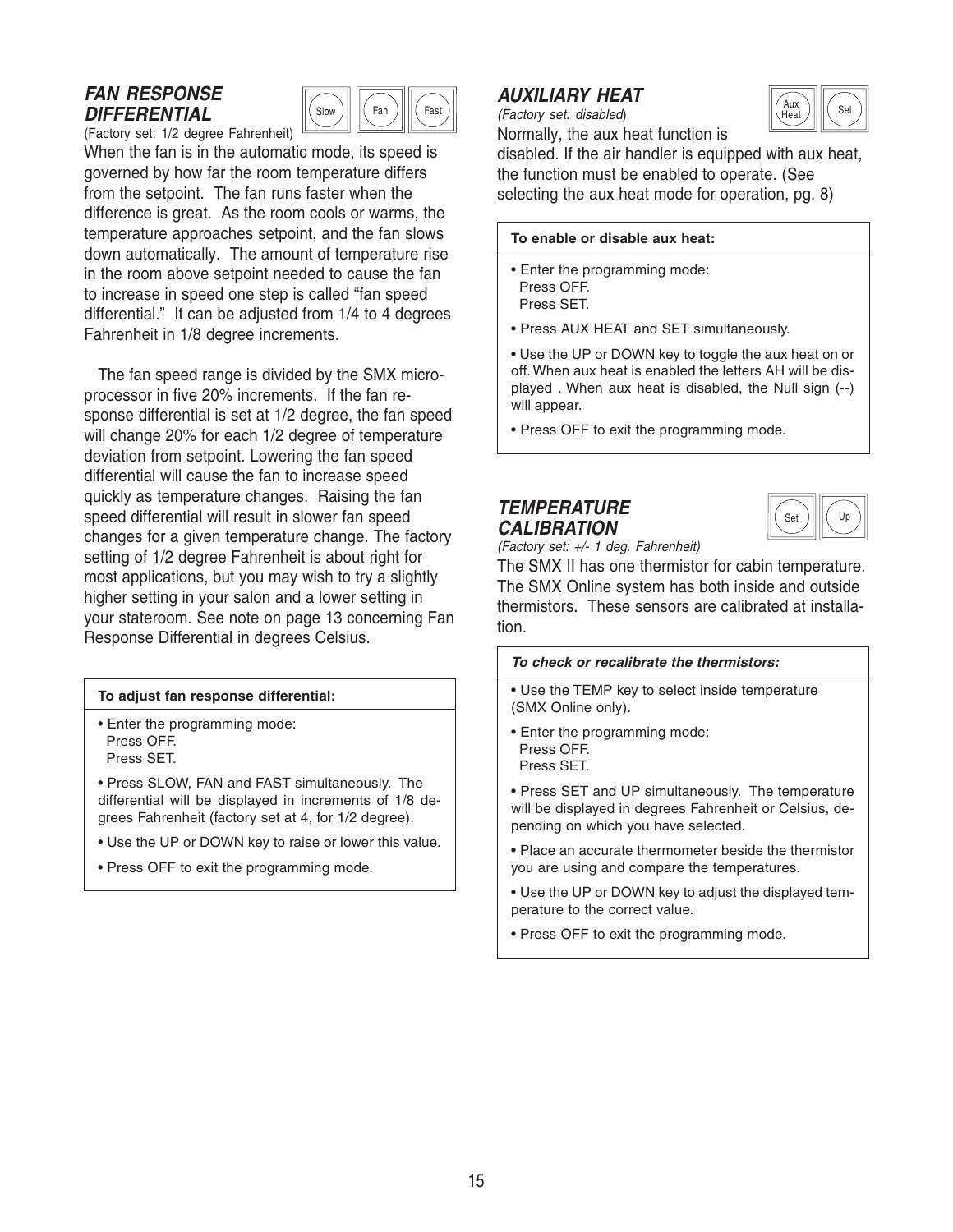#### **TWO-SPEED OR VARIABLE BLOWER CONTROL**



(Factory set: Variable)



## **SMX Online Network**

The SMX Online Net control can be programmed for use with variable-speed or twospeed blowers. The SMX II can only be used with variable-speed blowers.

#### **To program for variable or two-speed blower control:**

• Enter the programming mode. Press OFF.

Press SET.

• Press SET and FAST simultaneously.

• Use the UP or DOWN key to toggle the display for F1 for variable-speed or F2 for 2-speed.

• Press OFF to exit the programming mode.

# **PROGRAMMING SUMMARY TABLE**

All programming steps are entered by touching the OFF key, followed by touching the SET key, followed by simultaneously depressing the two or three keys noted in the code table below. Successful entry into a programming mode is indicated by the presence of a decimal point to the right of the two displayed characters. To raise or lower a value, touch the UP or DOWN keys. To exit the programming mode, touch the OFF key.

| <b>FUNCTION</b>                  | <b>CODE</b>                      | <b>FACTORY</b><br><b>SETTING</b> | <b>RECOMMENDED</b><br><b>VALUE</b> |
|----------------------------------|----------------------------------|----------------------------------|------------------------------------|
|                                  |                                  |                                  |                                    |
| Temperature                      | SET & UP                         | $± 1\%$                          | ± 1%                               |
| Cont. (C) or Int. (I) Fan        | DOWN & FAN & UP                  | C                                | $C$ or $\vert$                     |
| Low Fan Speed                    | DOWN & SET                       | 32                               | 30 to 56                           |
| High Fan Speed                   | <b>SET &amp; SLOW</b>            | 80                               | 41 to 90                           |
| <b>Fan Differential</b>          | <b>SLOW &amp; FAN &amp; FAST</b> | 4                                | $2$ to $8$                         |
| <b>Bypass Valve Differential</b> | <b>SLOW &amp; FAN</b>            | 12                               | 4 to 24                            |
| Fahrenheit/Celsius               | DOWN & TEMP & UP                 | F                                | F or C                             |
| <b>HU</b> Precirculation         | <b>TEMP &amp; DOWN</b>           | 10 Min.                          | See Page 18.                       |
| <b>HU</b> Dehumidification       | <b>TEMP &amp; SET</b>            | 30 Min.                          | See Page 18.                       |
| <b>HU Time Period</b>            | <b>TEMP &amp; UP</b>             | 12 Hrs.                          | See Page 17.                       |
| Variable/2-Speed Blower          | <b>SET &amp; FAST</b>            | Variable                         | F <sub>1</sub> or F <sub>2</sub>   |
| <b>Auxiliary Heat</b>            | <b>SET &amp; AUX HEAT</b>        | Disabled $(-)$                   | -- or Aux Heat (AH)                |
| <b>Factory Reset</b>             | OFF & SET & FAN & then SET       |                                  |                                    |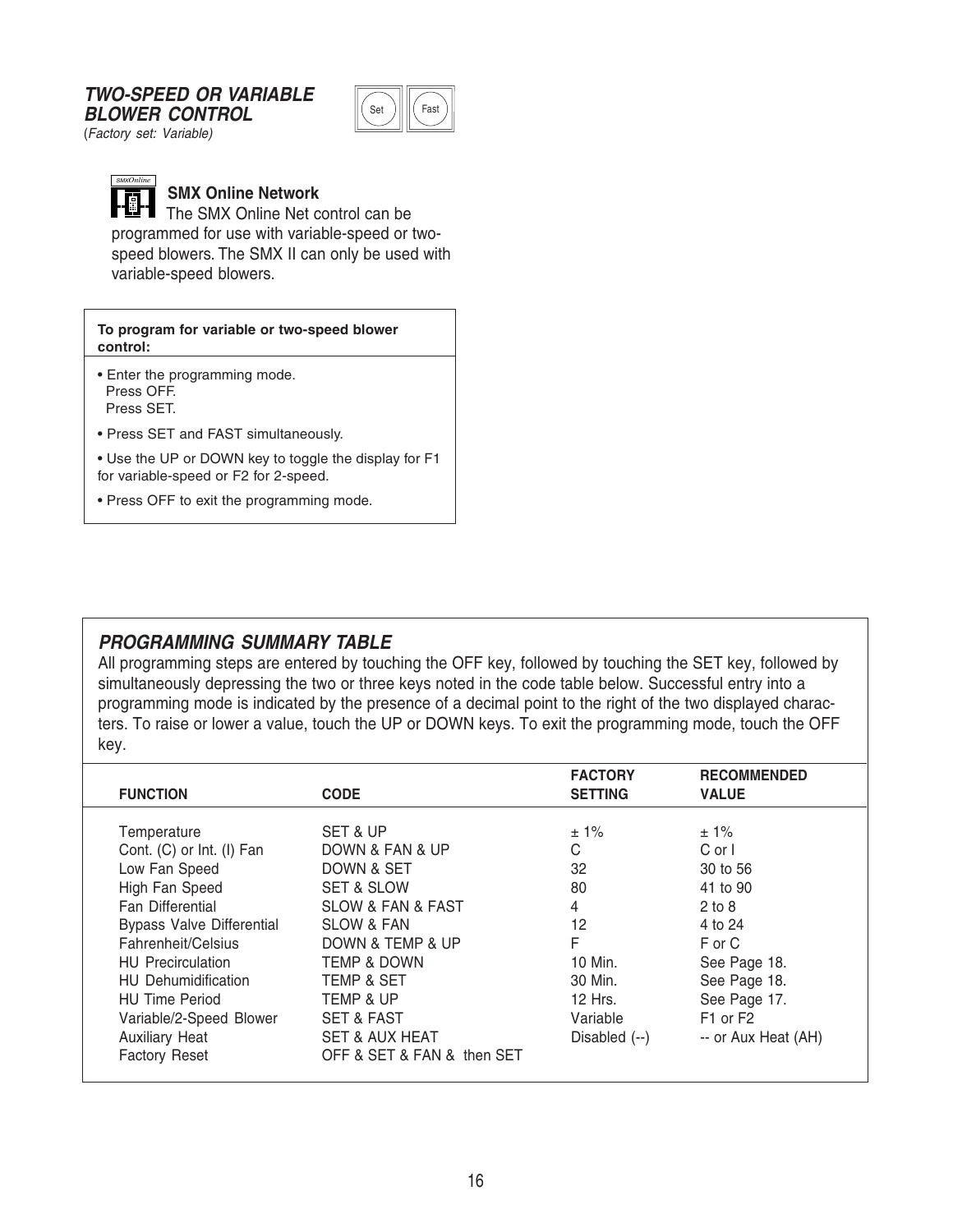# **SMX II and SMX Online Network**

| <b>DEHUMIDIFICATION PROGRAMMING SUMMARY</b> |                 |                |                        |                          |
|---------------------------------------------|-----------------|----------------|------------------------|--------------------------|
|                                             | Climate         | Time<br>Period | Precirculation<br>Time | Dehumidification<br>Time |
| Summer                                      | Cool            | 6 Hrs.         | 10 Min.                | 30 Min.                  |
|                                             | Moderate        | 8 Hrs.         | 10 Min.                | 30 Min.                  |
|                                             | Tropical        | 6 Hrs.         | 20 Min.                | 60 Min.                  |
| Fall                                        | Cool            | 12 Hrs.        | 10 Min.                | 10 Min.                  |
|                                             | Moderate        | 8 Hrs.         | 10 Min.                | 20 Min.                  |
|                                             | Tropical        | 6 Hrs.         | 20 Min.                | 30 Min.                  |
| Winter                                      | Cool            |                |                        |                          |
|                                             | Moderate        | 12 Hrs.        | 10 Min.                | 10 Min.                  |
|                                             | Tropical        | 8 Hrs.         | 20 Min.                | 30 Min.                  |
| Spring                                      | Cool            | 12 Hrs.        | 10 Min.                | 10 Min.                  |
|                                             | Moderate        | 8 Hrs.         | 10 Min.                | 20 Min.                  |
|                                             | <b>Tropical</b> | 6 Hrs.         | 20 Min.                | 30 Min.                  |

## **HUMIDITY CONTROL PROGRAM**

The SMX dehumidification program automatically cycles the air handler on at preselected intervals to control humidity in the boat. The dehumidification process works like this. First, the fan comes on at high speed to circulate the air. After a preprogrammed period of time, the fan drops to low speed and the bypass valve\* cycles on in the cooling mode. After another preprogrammed interval, the air handler cycles off. The process repeats according to the programmed time period. (\*Note: The tempering units must be left in the cooling mode.)

| The factory set sequence is: |
|------------------------------|
| 12 hours                     |
| $10$ min.<br>30 min.         |
|                              |

These settings should be adequate for most moderate climates. For very humid climates, you may wish to shorten the overall period and extend the dehumidification cycle. In dryer climates, you can select longer intervals between cycles and a shorter dehumidification time. The above table provides guidelines for programming these settings.

#### **PROGRAMMING THE TIME PERIOD**



(Factory set: 12 hours)

The time period determines how often the air handler performs the dehumidification process. You can select intervals of 2, 4, 5, 8, 10, 12, 14 or 16 hours.

#### **To select time period:**

- Enter the programming mode: Press OFF. Press SET.
- Press TEMP and UP simultaneously. The display will show the overall time period in hours.
- Use the UP or DOWN key to select the desired time period.
- Press OFF to exit the programming mode.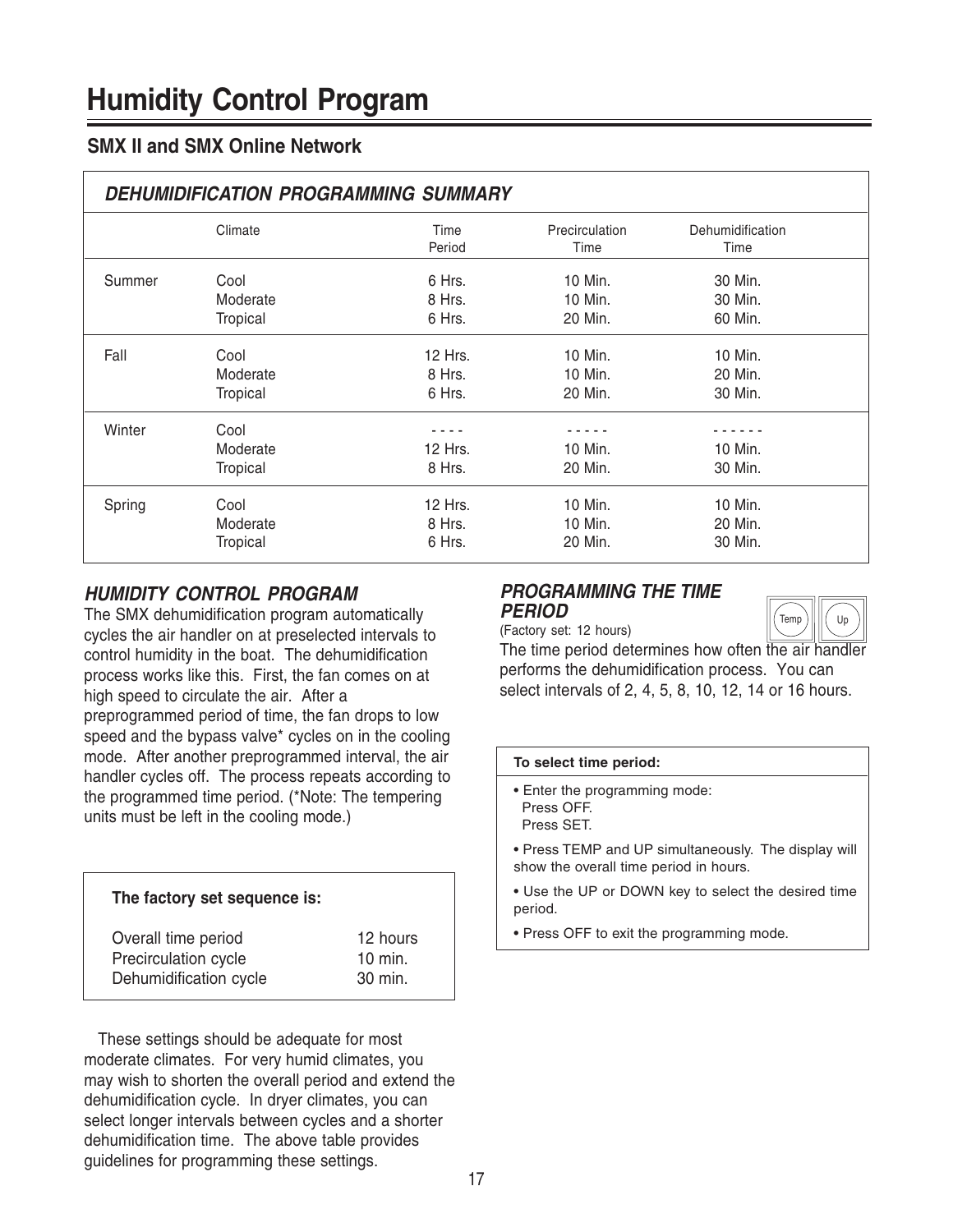## **PROGRAMMING THE PRECIRCULATION TIME**



(Factory set: 10 minutes)

The precirculation time governs how long the fan runs before the bypass valve cycles on during the dehumidification process. You can select 0, 10, 20 or 30 minutes.

#### **To select precirculation time:**

• Enter the programming mode: Press OFF. Press SET.

• Press TEMP and DOWN simultaneously. The display will show the time period in minutes.

- Use the UP or DOWN key to select the desired time period.
- Press OFF to exit the programming mode.

# **PROGRAMMING THE** <sup>Temp</sup>ノ||||(<sup>Down</sup>*)*|| *DEHUMIDIFICATION TIME* ||(<sup>Temp</sup>*)*||||( <sup>Set</sup>



(Factory set: 30 minutes)

The dehumidification time determines how long the bypass valve operates in the dehumidification mode. You can select 10, 20, 30, 40, 50 or 60 minutes.

|  |  | To select dehumidification time: |  |
|--|--|----------------------------------|--|
|--|--|----------------------------------|--|

- Enter the programming mode: Press OFF. Press SET.
- Press TEMP and SET simultaneously. The display will show the time period in minutes.
- Use the UP or DOWN key to select the desired time period.
- Press OFF to exit the programming mode.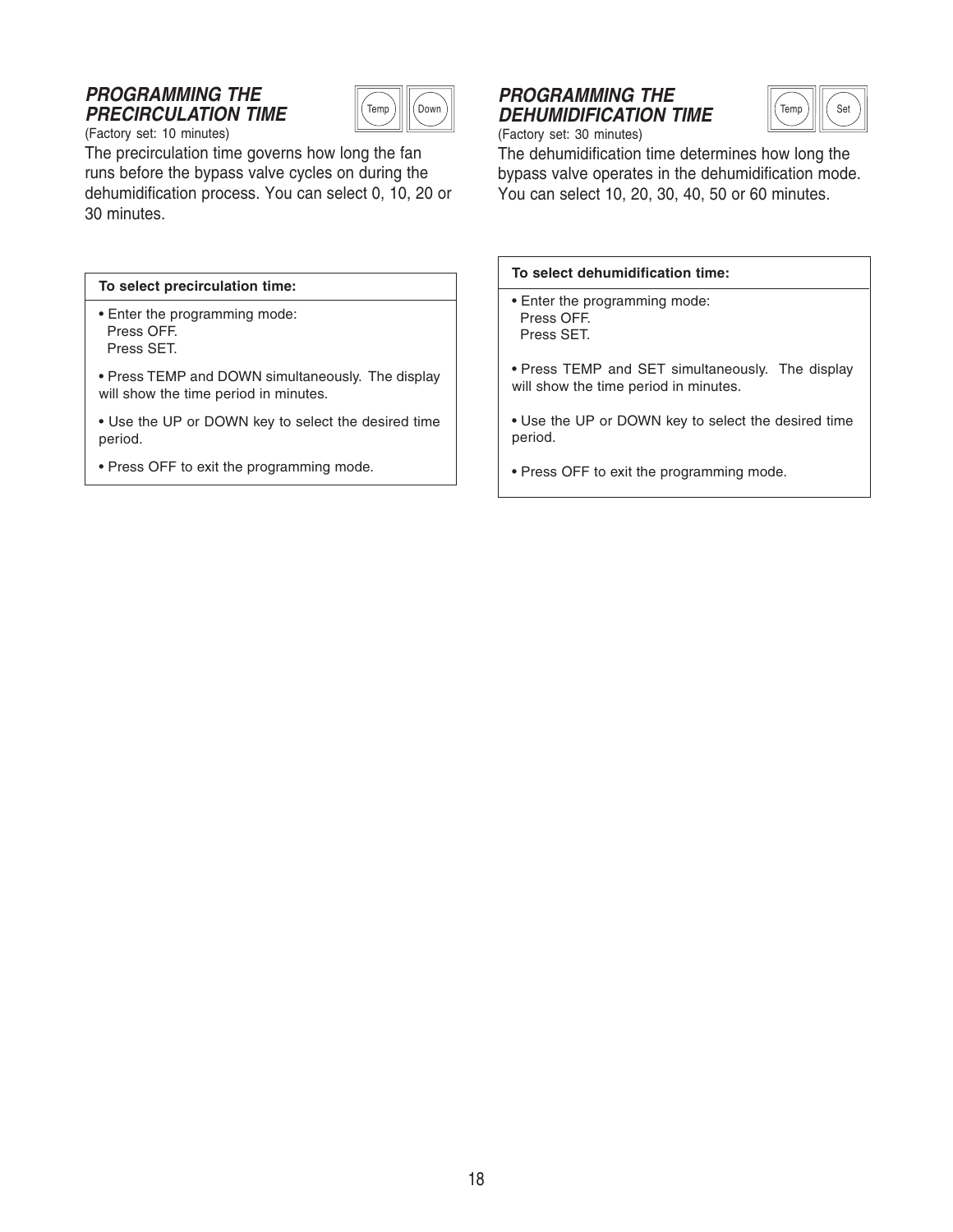# **Programming The Network**

# **SMX Online Network Only**

You can program the DAY, NIGHT and ABSENT modes to suit your individual preferences. We suggest that you write down these configurations and keep them in a convenient location for ready reference.

## **PROGRAMMING THE DAYTIME CONFIGURATION**



#### **To program your daytime operating mode:**

• At the Convenience Panel, press DAY.

• Go to each SMX Online control panel in the network, and set it for the desired daytime mode, or set each system remotely from the Convenience Panel. (See "Reminder" on this page.)

• Press DAY and OFF simultaneously to save the daytime settings and exit the programming mode.

## **PROGRAMMING THE NIGHTTIME CONFIGURATION**



#### **To program your nighttime operating mode:**

• At the Convenience Panel, press NIGHT.

• Go to each SMX Online control panel in the network, and set it for the desired nighttime mode, or set each system remotely from the Convenience Panel. (See "Reminder" on this page.)

• Press NIGHT and OFF simultaneously to save the nighttime settings and exit the programming mode.

# **PROGRAMMING THE ABSENT CONFIGURATION**



When you leave the boat, you may wish to have one or more of the air handlers to be in the automatic dehumidification mode.

#### **To program your absent configuration:**

• At the Convenience Panel, press ABSENT.

• Go to each SMX Online control panel in the network, and set it for the desired absent mode, or set each system remotely from the Convenience Panel. (See "Reminder" on this page.)

• Press ABSENT and OFF simultaneously to save the absent settings and exit the programming mode.

 **Reminder . . . Remote Control From The Convenience Panel**

- 1. Press the SCROLL▲ or SCROLL▼ key to display the Controller ID of the unit you wish to control.
- 2. Press REMOTE. A flashing decimal will appear in the center of the data display of the SMX Online keypad to indicate that you are in the remote control mode.
- 3. Change the settings for the remote unit as desired using the SMX Online keypad (see Basic SMX Operation on pages 8-9).
- 4. Press LOCAL to exit the remote control mode.
- 5. Repeat Steps 1-4 for all systems on the network.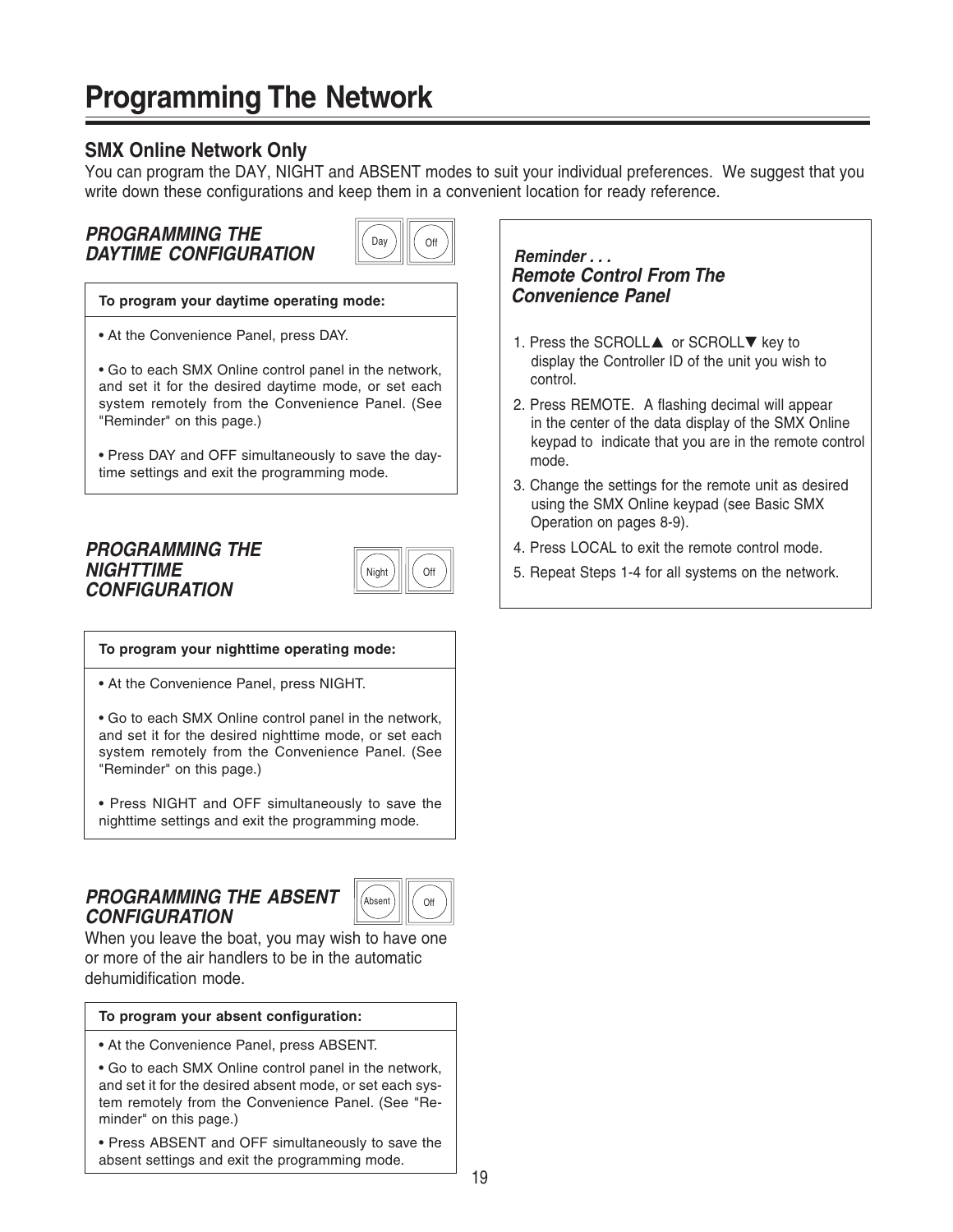# **Slaving Systems**

# **SMX Online Network Only**

The SMX Online Network permits multiple air handlers to be "slaved" together, so that all of them are operated from a single master control. This is often desirable when more than one air handler is installed in a single spacious cabin, such as a main salon and the sum of the air handler amperage exceeds the maximum (7 amps) a single power board can drive.

It is not necessary for the "slave" unit to have a separate control panel. In that case, there will be only one control panel in the cabin. The installer will have programmed the system so that the slave unit is controlled by the master control panel. If a separate "slave" control panel is installed, it will work just like the "master" control panel.

The slave receives operating commands from the master control unit and cycles on and off according to master's setpoint and inside temperature sensor. Fan speeds also operate in tandem, although you can operate the manual fan speed of the slave when the master is off.

## **SLAVING FROM THE SLAVE CONTROL PANEL**



**To slave one unit to another, using the slave's control panel:**

- Enter the programming mode: Press OFF. Press SET.
- Press OFF and SET simultaneously.

• Use the UP or DOWN key to scroll to the ID of the unit that will be the master.

• Press OFF to save the master ID selection and exit the programming mode.

#### **SLAVING FROM THE MASTER CONTROL PANEL**



**To slave one unit to another using the master's control panel:**

- Press SLOW, FAST and FAN simultaneously.
- Use the UP or DOWN key to scroll to the ID number of the unit to be slaved to the master.
- Press SLOW, FAST and FAN again simultaneously. A flashing decimal will appear in the center of the display to indicate you are in the remote control mode.
- Enter the programming mode. Press OFF. Press SET.
- Press OFF and SET simultaneously.
- Use the UP or DOWN key to scroll to the ID number of the master.
- Press OFF to save the master ID selection and exit the programming mode.
- Press RUN, OFF, and AUX HEAT simultaneously to return to local control mode.

## **UNSLAVING SYSTEMS FROM THE SLAVE CONTROL PANEL**



**To unslave the systems and return the slave to local control:**

- Enter the programming mode. Press OFF. Press SET.
- Press OFF and SET simultaneously.
- Use the UP or DOWN key to scroll to the null sign (--).
- Press OFF to exit the programming mode.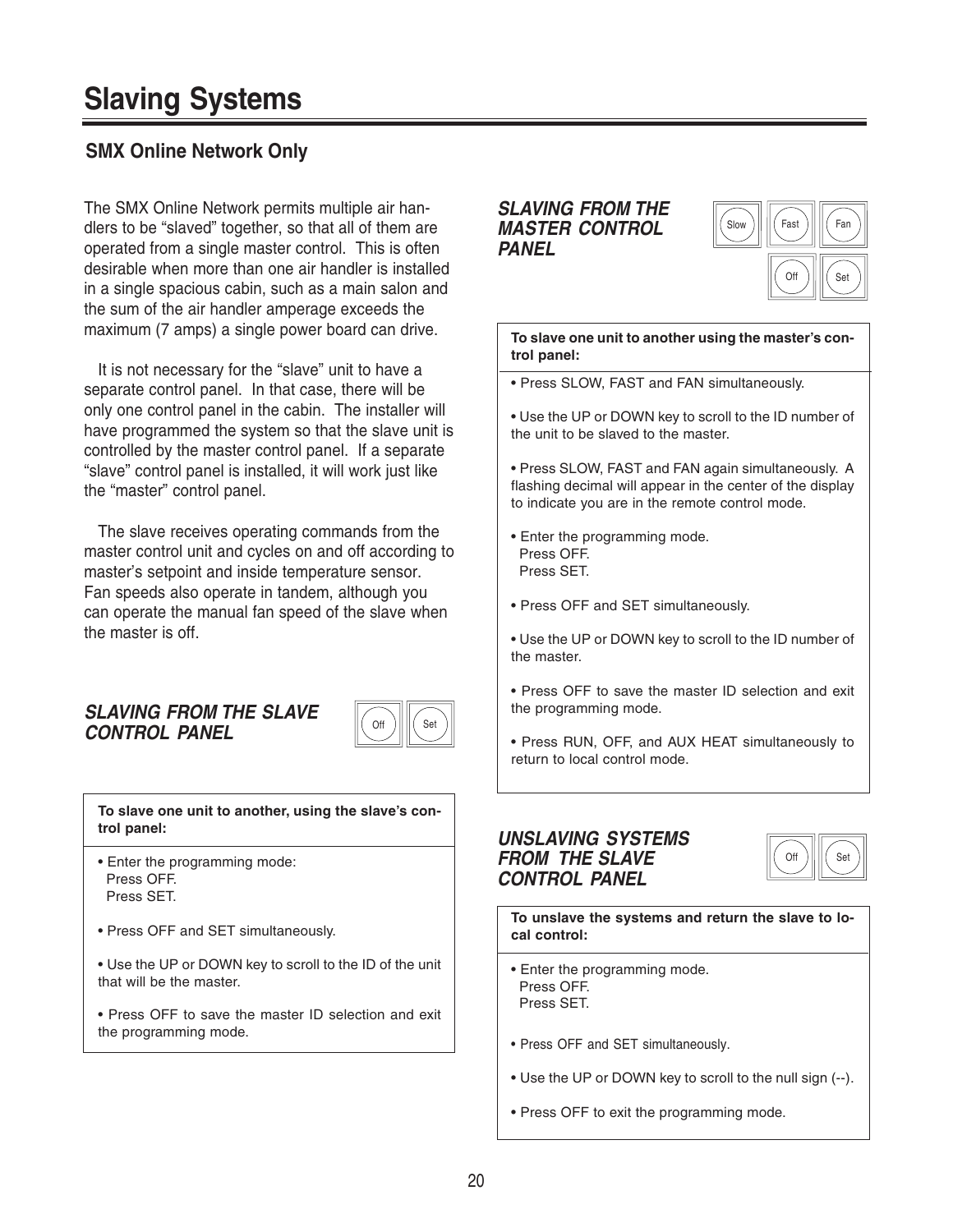## **UNSLAVING SYSTEMS FROM THE MASTER CONTROL PANEL**



# **To unslave systems from master control panel:**

• Press SLOW, FAST and FAN simultaneously.

• Use the UP or DOWN key to scroll to the ID number of the slaved unit.

• Press SLOW, FAST and FAN again simultaneously. A flashing decimal will appear in the center of the display to indicate you are in the remote control mode.

- Enter the programming mode. Press OFF. Press SET.
- Press OFF and SET simultaneously.
- Use the UP or DOWN key to scroll to the null sign (--).
- Press OFF to exit the programming mode.
- Press RUN, OFF and AUX HEAT simultaneously to return to local control mode.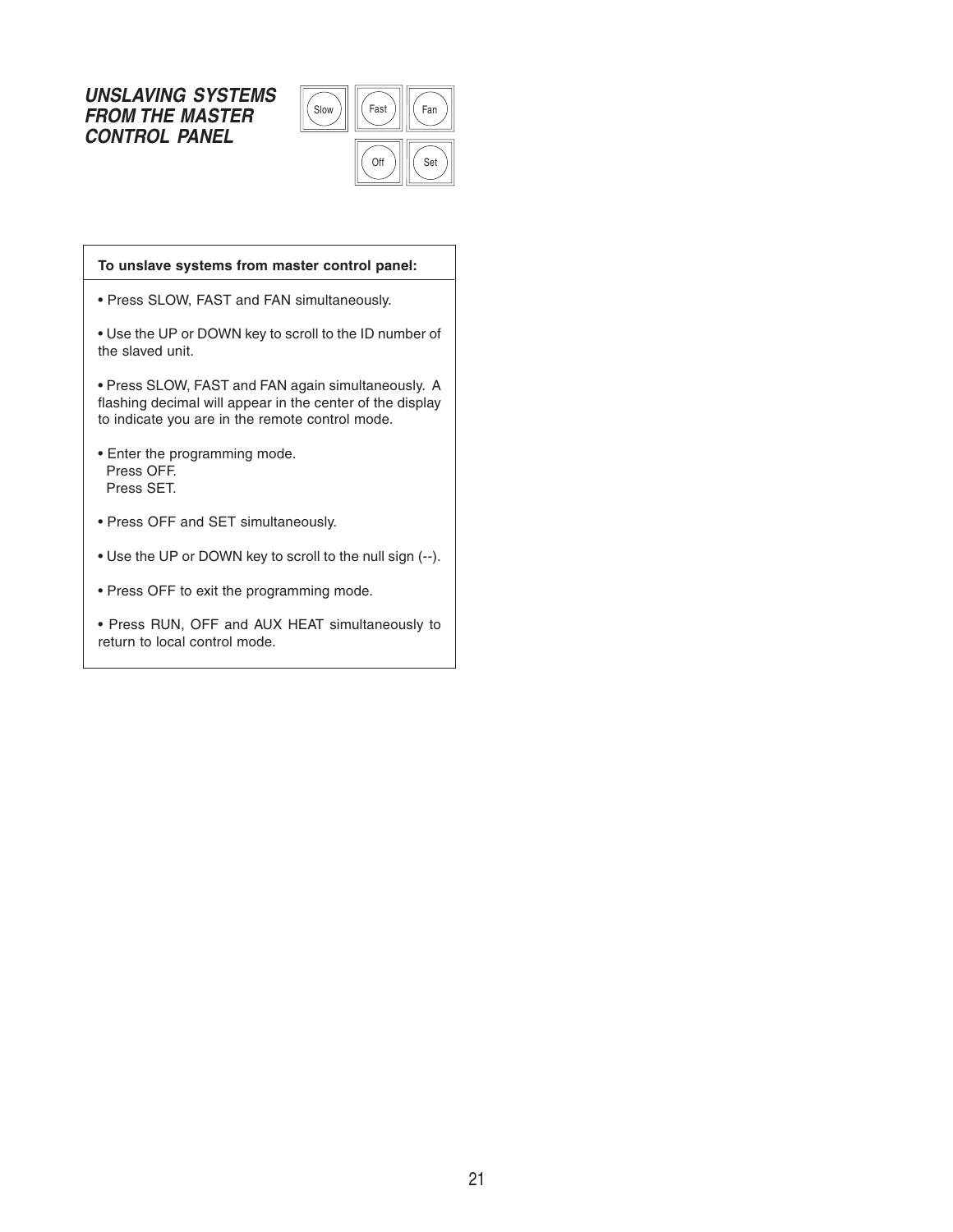The SMX control contains a built-in self-check routine described below.

## **SOFTWARE ERROR**

Whenever power is applied to the SMX, the microprocessor goes through an automatic self check and software loading process. If all is well, the SMX loads the most recent operating configuration from its internal memory, and turns on normally. If a program fault is found during the self check, the error message PE will be displayed.

Likewise, the self-diagnostic routine runs continuously whenever the SMX system is on. If a system fault is detected, the system shuts down, and the PE error message appears.

If this message occurs, contact your nearest Cruisair dealer, or call the Factory Service Department in Richmond, Virginia (804-746-1313) for assistance.

## **DETERMINING YOUR SOFTWARE VERSION NUMBER**

When you call your dealer or the factory for service assistance, it's helpful to know the Software Version Number for your SMX system.

#### **To display your software number:**

• Press OFF.

- Press OFF, SET and FAN simultaneously.
- Press RUN twice until display reads 68.
- Press UP once. The display should read Version Number.
- Press SLOW until display reads F2.
- Press UP once. The display should read Revision Level.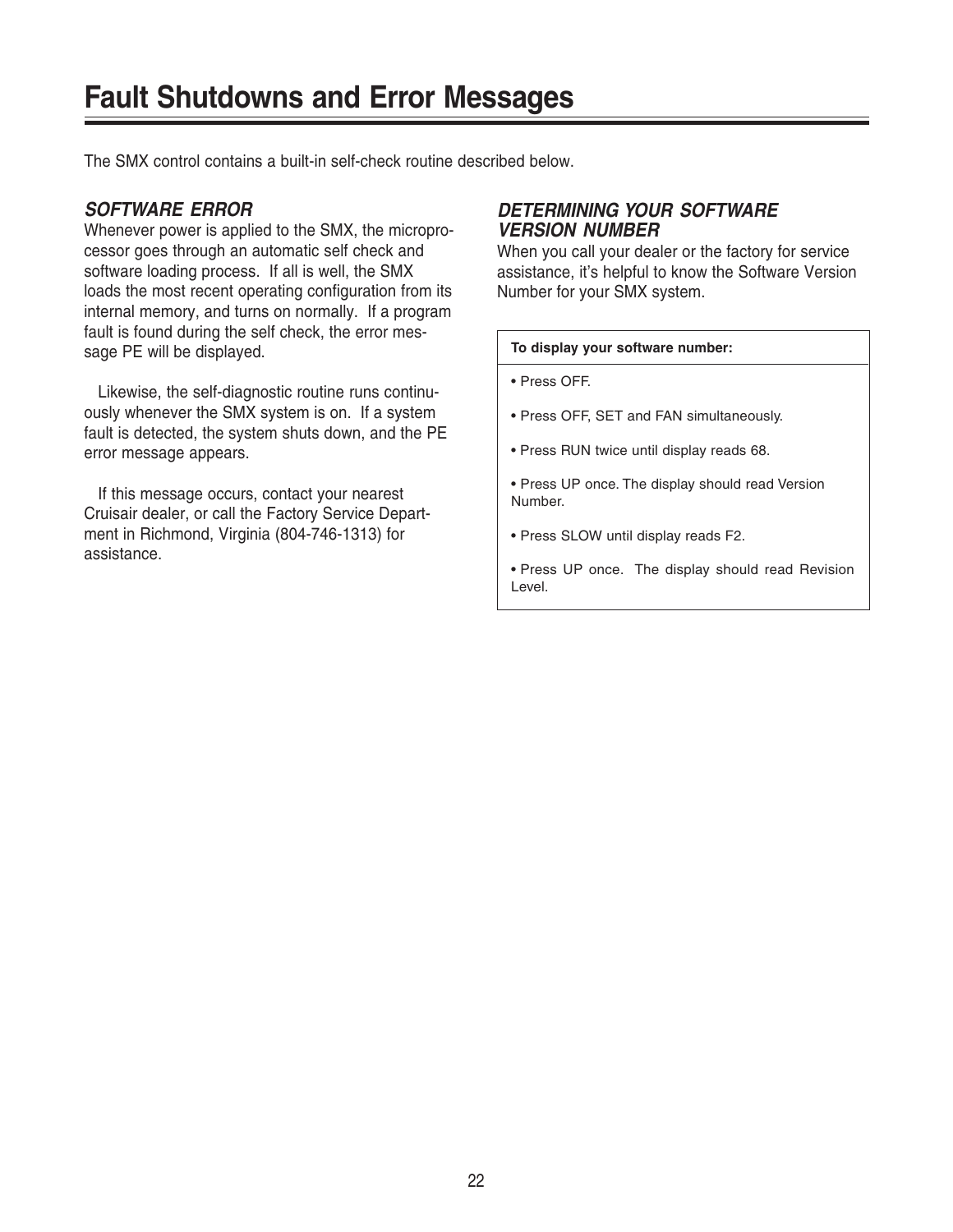# **ID Programmed Settings Form**

**Use this table to record your programmed settings.**

| ID             | <b>Location</b>     | <b>Day</b> | <b>Night</b> | <b>Absent</b> |
|----------------|---------------------|------------|--------------|---------------|
| <b>SL</b>      | Salon               |            |              |               |
| LL             | Galley              |            |              |               |
| Fb             | Fly Bridge          |            |              |               |
| PH             | Pilot House         |            |              |               |
| <b>FS</b>      | Forward Stateroom   |            |              |               |
| AS             | Aft Stateroom       |            |              |               |
| <b>PS</b>      | Port Stateroom      |            |              |               |
| SS             | Starboard Stateroom |            |              |               |
| S <sub>1</sub> | Stateroom 1         |            |              |               |
| S <sub>2</sub> | Stateroom 2         |            |              |               |
| S <sub>3</sub> | Stateroom 3         |            |              |               |
| 13             |                     |            |              |               |
| 14             |                     |            |              |               |
| 15             |                     |            |              |               |
| 16             |                     |            |              |               |
| 17             |                     |            |              |               |
| 18             |                     |            |              |               |
| 19             |                     |            |              |               |
| 20             |                     |            |              |               |
| 21             |                     |            |              |               |
| 22             |                     |            |              |               |
| 23             |                     |            |              |               |
| 24             |                     |            |              |               |
| 25             |                     |            |              |               |
| 26             |                     |            |              |               |
| 27             |                     |            |              |               |
| 28             |                     |            |              |               |